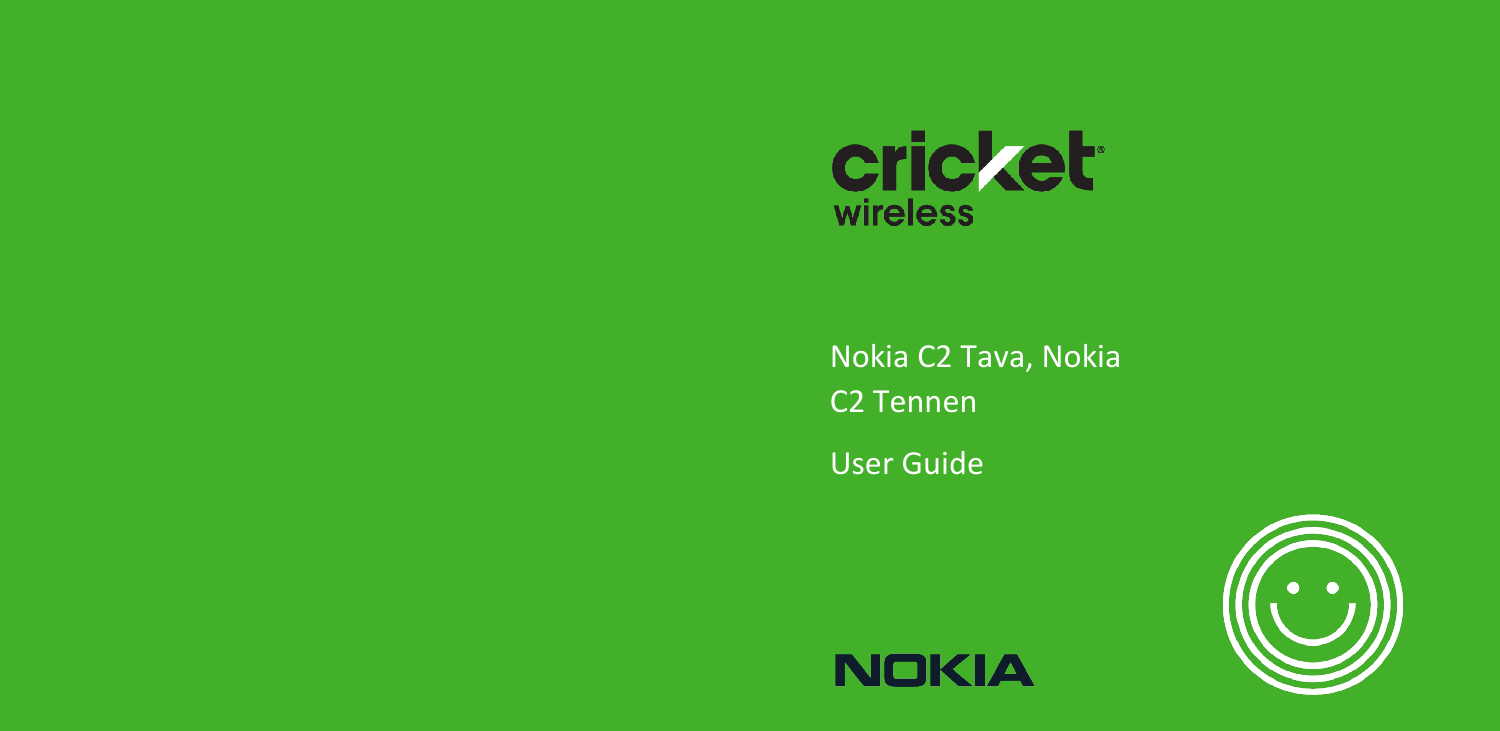# Contents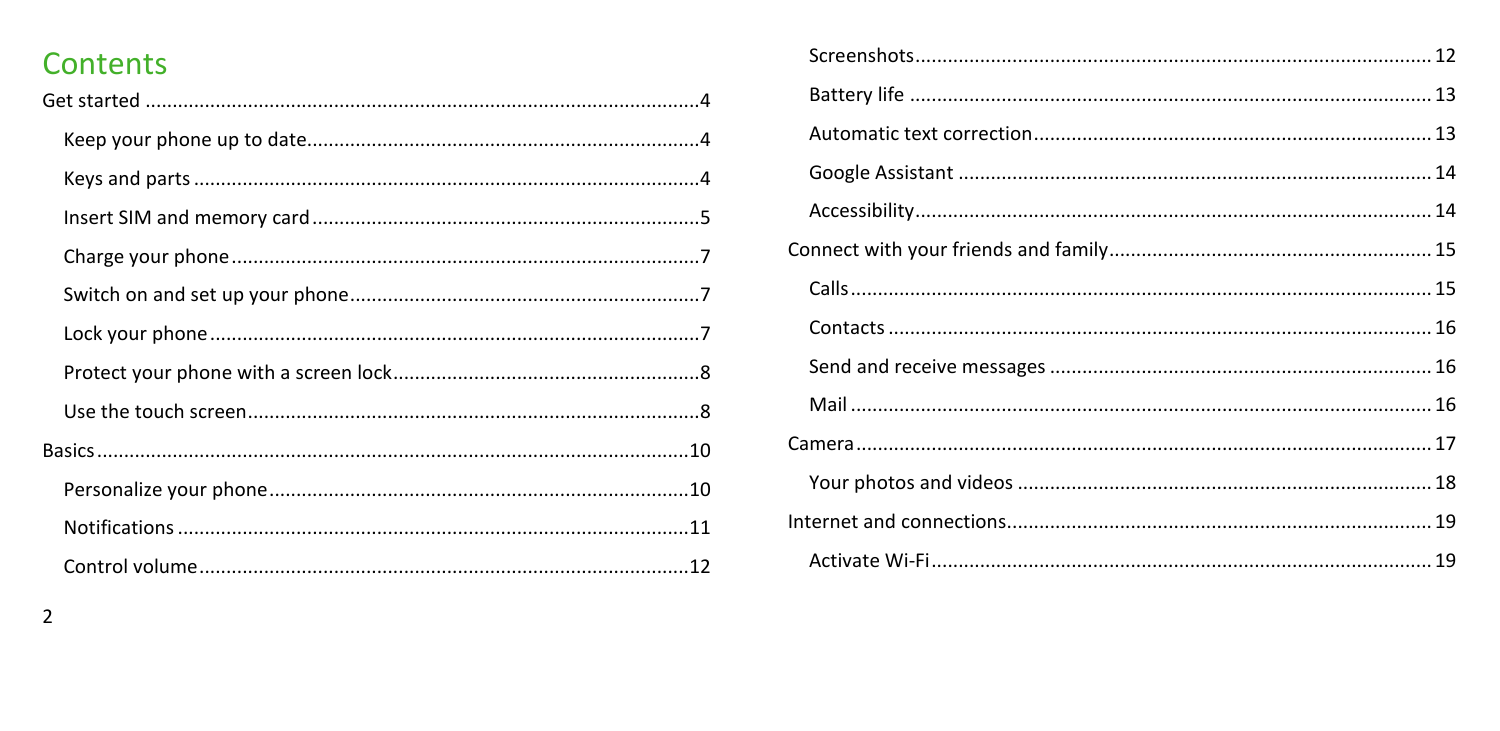| Restore original settings and remove private content from your phone26 |
|------------------------------------------------------------------------|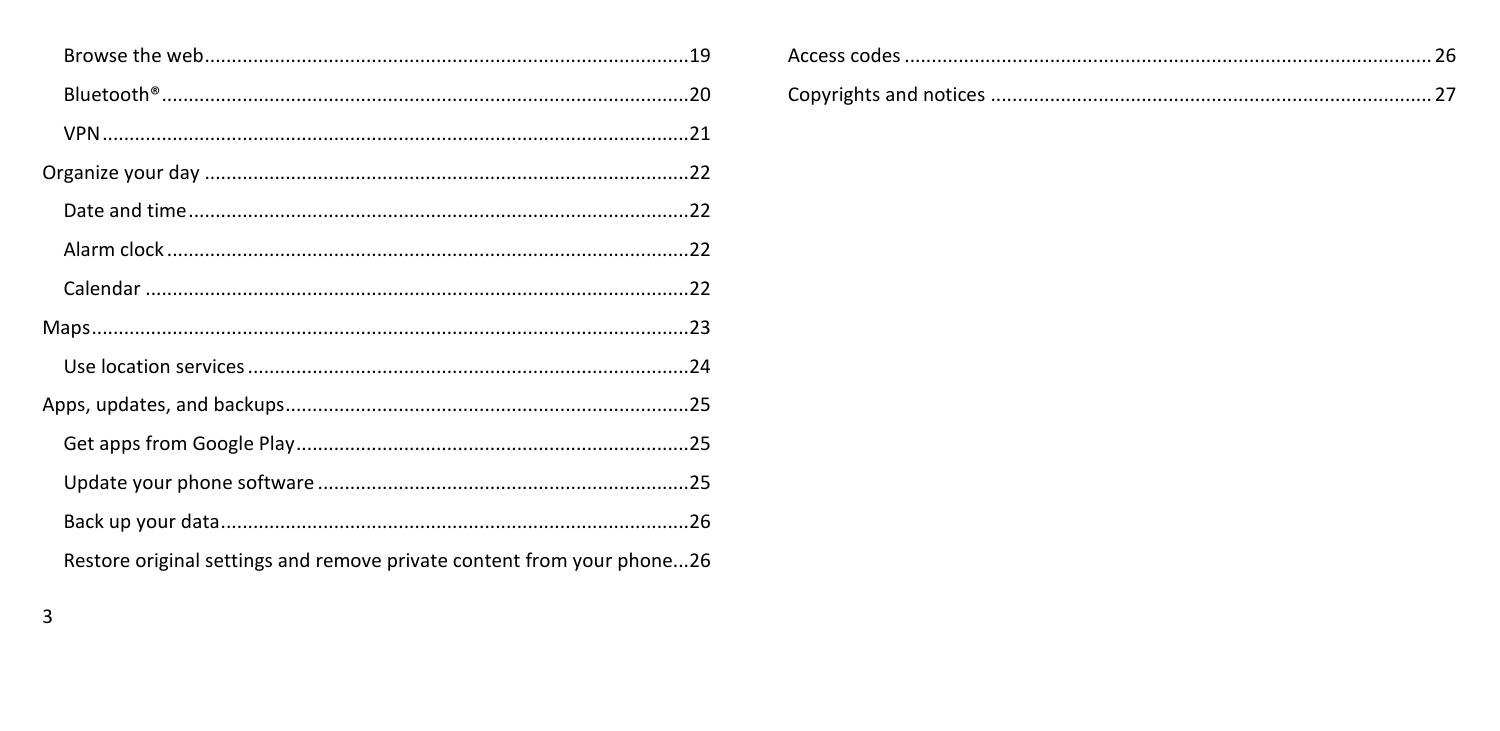## <span id="page-3-0"></span>Get started

4

## <span id="page-3-1"></span>Keep your phone up to date

Keep your phone up to date and accept available software updates to get new and enhanced features for your phone. Updating the software may also improve your phone's performance.

### <span id="page-3-2"></span>Keys and parts



- 1. Flash
- 2. Camera
- 3. Headset connector
- 4. The Google Assistant key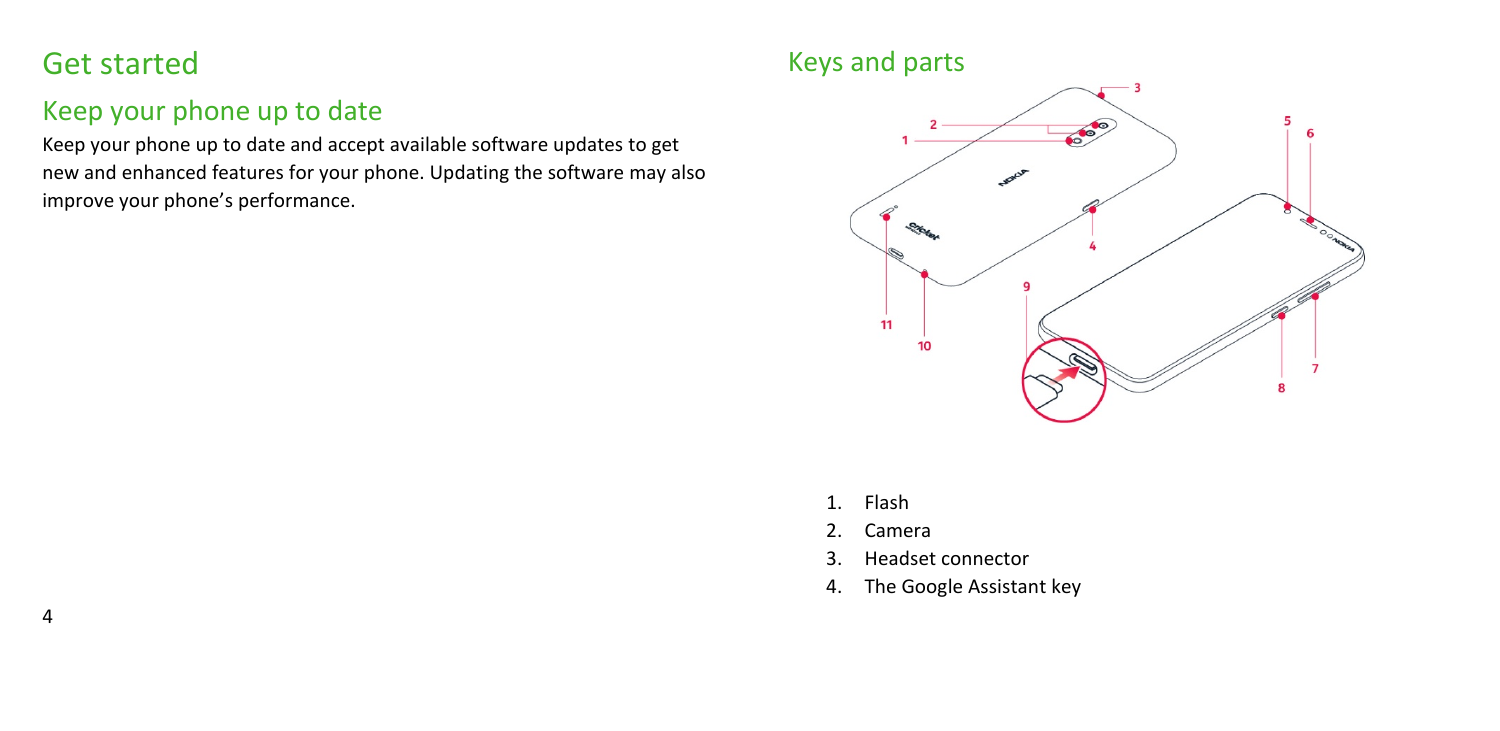- 5. Front camera
- 6. Earpiece
- 7. Volume keys
- 8. Power/Lock key
- 9. USB connector
- 10. Microphone
- 11. Loudspeaker

Important: The device screen is made of glass. This glass can break if the device is dropped on a hard surface or receives a substantial impact. If the glass breaks, do not touch the glass parts of the device or attempt to remove the broken glass from the device. Stop using the device until the glass is replaced by authorized service personnel.

Do not connect to products that create an output signal, as this may damage the device. Do not connect any voltage source to the audio connector. If you connect an external device or headset, other than those approved for use with this device, to the audio connector, pay special attention to volume levels.

Parts of the device are magnetic. Metallic materials may be attracted to the device. Do not place credit cards or other magnetic stripe cards near the device for extended periods of time, since the cards may be damaged.

### <span id="page-4-0"></span>Insert SIM and memory card



- 1. Place your fingernail in the seam between the back cover and the display, bend the back cover open, and remove it.
- 2. Lift and remove the battery.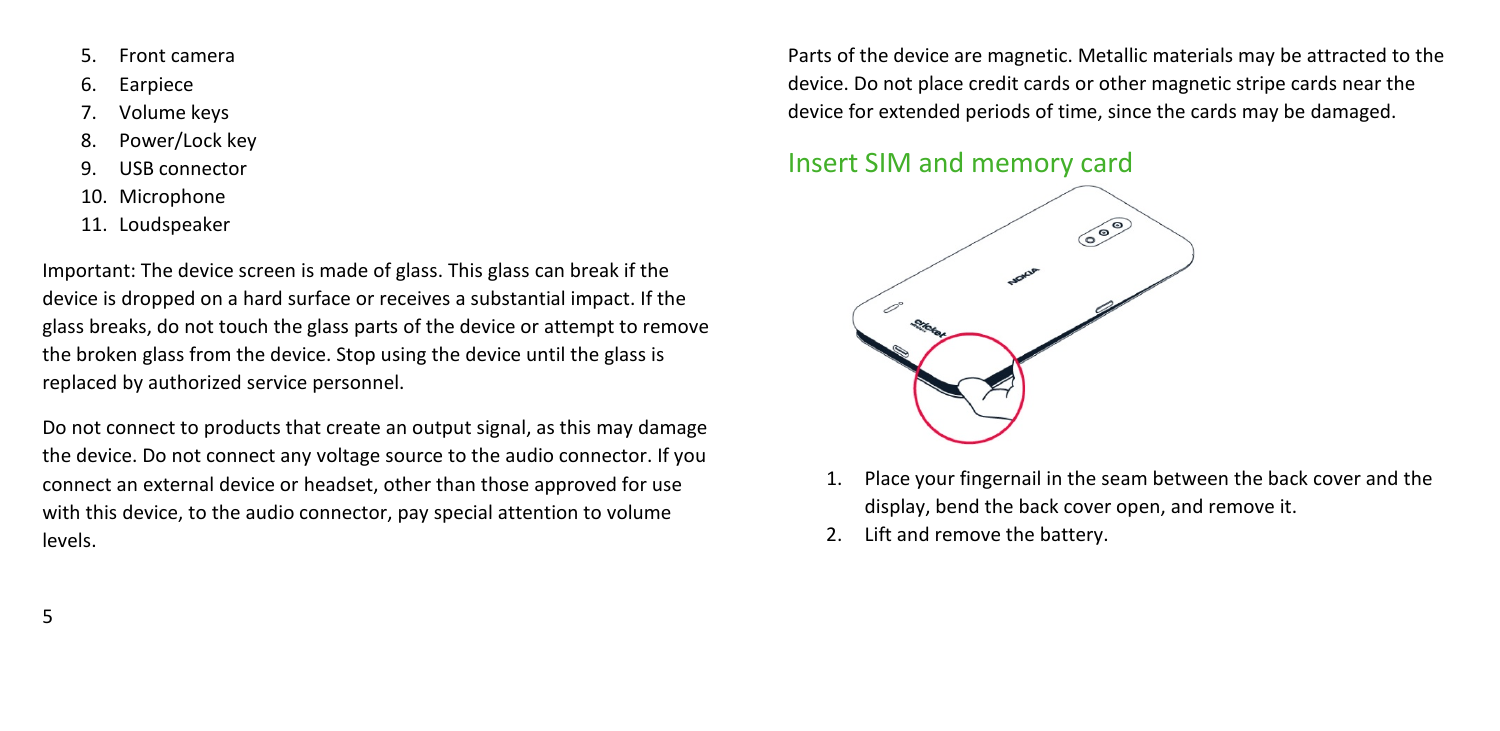3. Hold the SIM card with metal contacts facing downward and the cut corner at the upper left. Slide the card into the SIM card slot.



4. If applicable, hold the microSD card (sold separately) with metal contacts facing downward and the cut corner at the upper right. Slide the card into the microSD card slot.

- 5. Insert the battery, making sure the gold contacts line up.
- 6. Replace the cover on the back of the phone; making sure it is lined up before pressing it into place around all of the edges.

#### Warning!

To avoid damage to the phone, only use the SIM included in the box or provided to you by Cricket.

Use only compatible memory cards approved for use with this device. Incompatible cards may damage the card and the device and corrupt data stored on the card.

Do not remove the memory card when an app is using it. Doing so may damage the memory card and the device and corrupt data stored on the card.

Switch the device off and disconnect the charger and any other device before removing any covers. Avoid touching electronic components while changing any covers. Always store and use the device with any covers attached.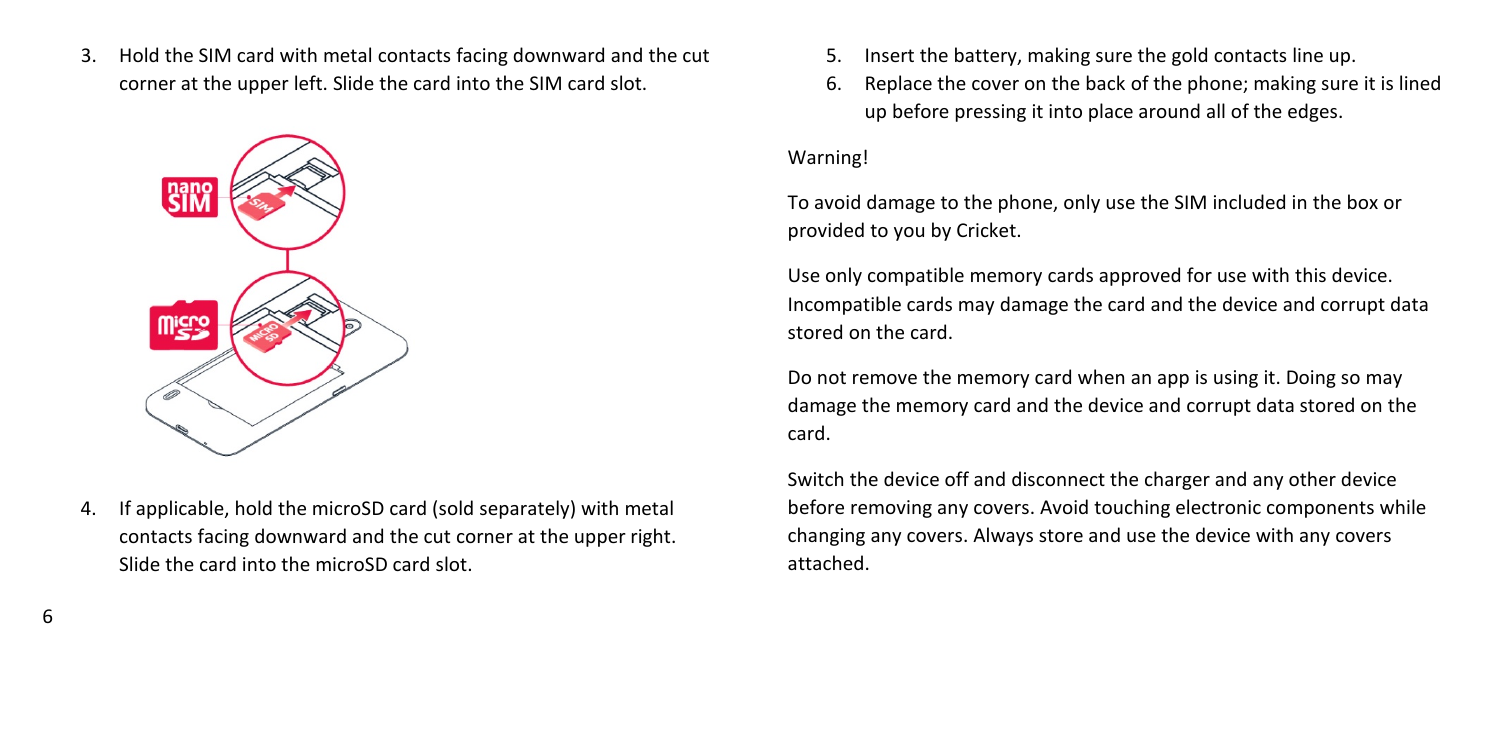## <span id="page-6-0"></span>Charge your phone

- 1. Plug a compatible charger into a wall outlet.
- 2. Connect the cable to your phone.

Your phone supports the USB-C cable. You can also charge your phone from a computer with a USB cable, but it may take a longer time.

If the battery is completely discharged, it may take several minutes before the charging indicator is displayed.

## <span id="page-6-1"></span>Switch on and set up your phone

When you switch your phone on for the first time, your phone guides you to set up your network connections and phone settings.

- 1. To switch on your phone, press and hold the power key until the phone vibrates.
- 2. When the phone is switched on, choose your language and region.
- 3. Follow the instructions shown on your phone.

#### TRANSFER DATA FROM YOUR PREVIOUS PHONE

You can transfer data from an old phone to your new phone using your Google account.

To back up data on your old phone to your Google account, refer to your old phone's user guide.

- 1. Tap **Settings** > **Accounts** > **Add account** > **Google**.
- 2. Select which data you want to restore on your new phone. The sync starts automatically once your phone is connected to the internet.

#### RESTORE APP SETTINGS FROM YOUR PREVIOUS ANDROIDTM PHONE

If your previous phone was an Android, and back up to Google account is enabled on it, you can restore your app settings and Wi-Fi passwords.

- 1. Tap **Settings** > **System** > **Backup**.
- 2. Switch **Backup to Google Drive** on.

## <span id="page-6-2"></span>Lock your phone

If you want to avoid accidentally making a call when your phone is in your pocket or bag, you can lock your keys and screen.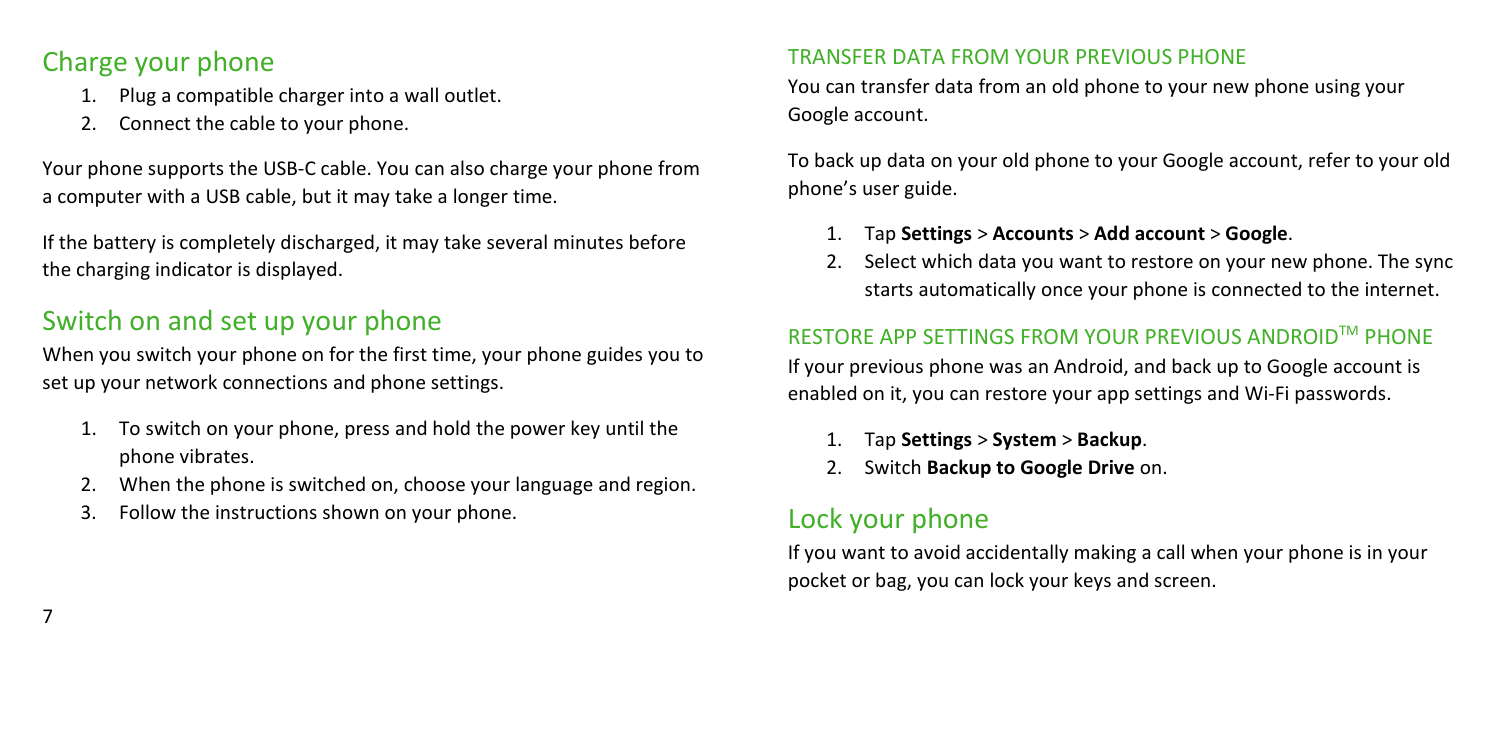To lock your keys and screen, press the power key.

#### UNLOCK THE KEYS AND SCREEN

Press the power key, and swipe up across the screen. If asked, provide additional credentials.

### <span id="page-7-0"></span>Protect your phone with a screen lock

You can set your phone to require authentication when unlocking the screen.

#### SET A SCREEN LOCK

- 1. Tap **Settings** > **Security** > **Screen lock**.
- 2. Choose the type of lock and follow the instructions on your phone.

## <span id="page-7-1"></span>Use the touch screen

Important: Avoid scratching the touch screen. Never use an actual pen, pencil, or other sharp object on the touch screen.

#### TAP AND HOLD TO DRAG AN ITEM



Place your finger on the item for a couple of seconds, and slide your finger across the screen.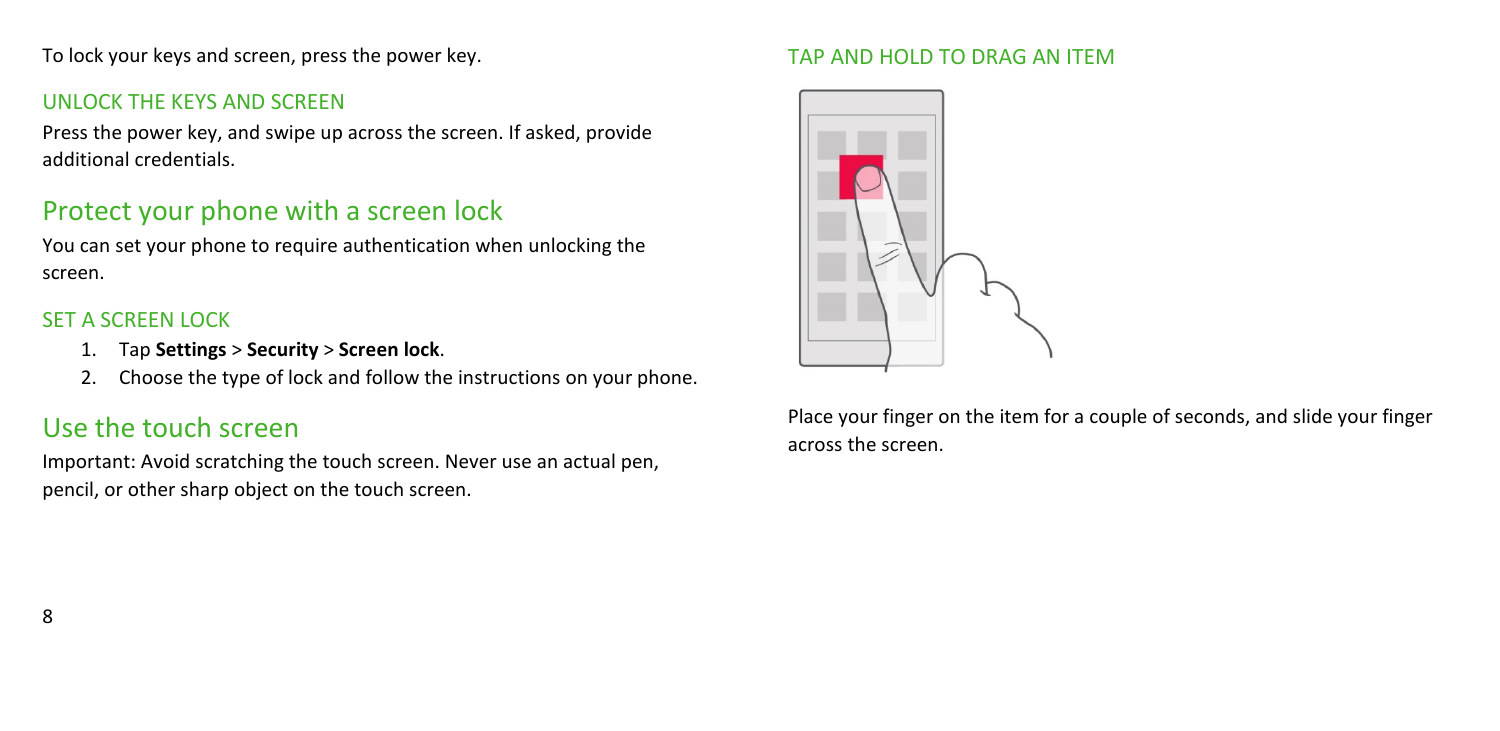#### SWIPE



Place your finger on the screen, and slide your finger in the direction you want.

#### SCROLL THROUGH A LONG LIST OR MENU



Slide your finger quickly in a flicking motion up or down the screen, and lift your finger. To stop the scrolling, tap the screen.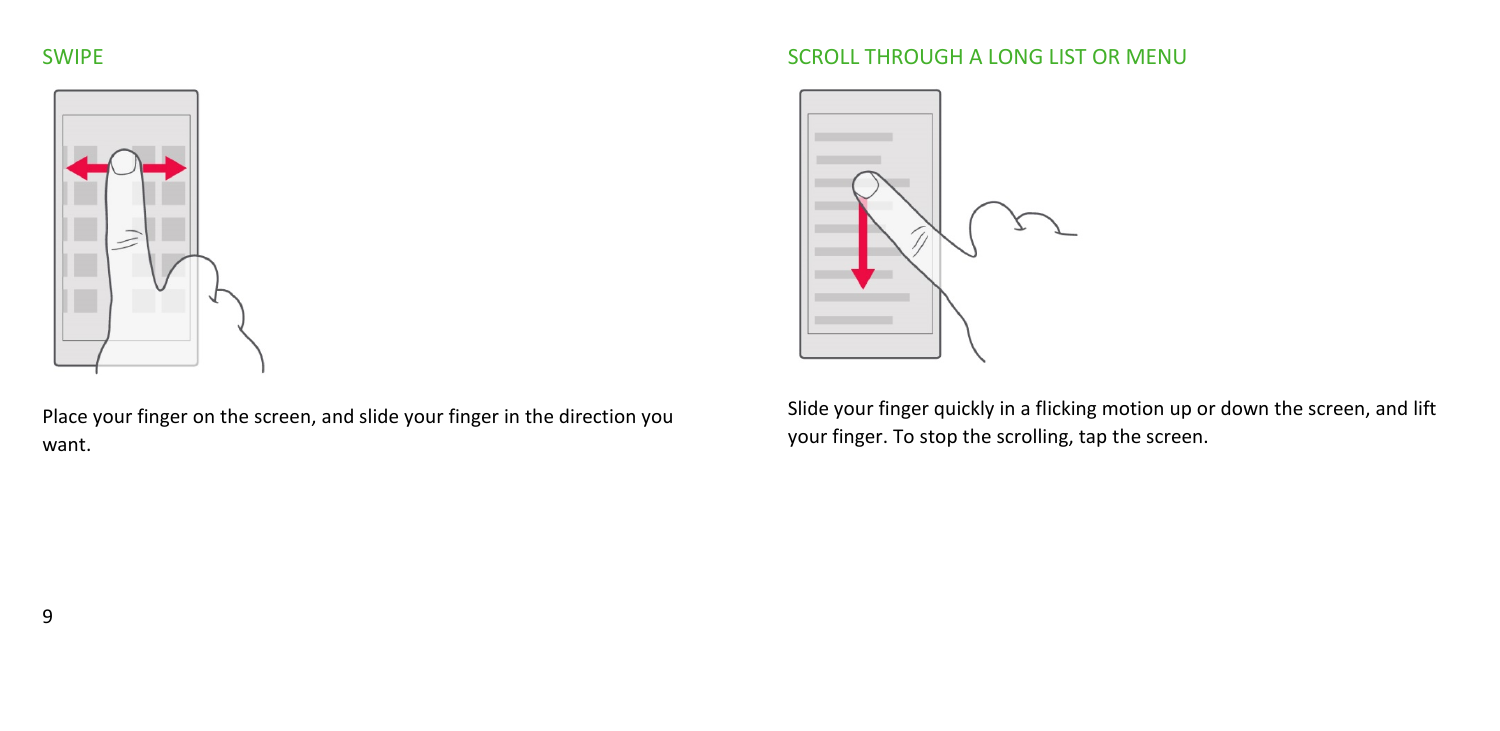#### ZOOM IN OR OUT



Place 2 fingers on an item, such as a map, photo, or web page, and slide your fingers apart or together.

#### LOCK THE SCREEN ORIENTATION

The screen rotates automatically when you turn the phone 90 degrees.

To lock the screen in portrait mode, swipe down from the top of the screen, and tap **Auto-rotate**.

#### USE THE NAVIGATION KEYS

- To see all your apps, swipe up from the home key  $\bullet$ .
- To go to the home screen, tap the home key. The app you were in stays open in the background.
- To see which apps you have open, tap  $\blacksquare$ .
	- o To switch to another open app, swipe right.
	- o To close an app, swipe it up.
	- o To close all the open apps, swipe right through all the apps, and tap **CLEAR ALL**.
- To go back to the previous screen you were in, tap the back key  $\triangleleft$ . Your phone remembers all the apps and websites you've visited since the last time your screen was locked.

## <span id="page-9-0"></span>**Basics**

## <span id="page-9-1"></span>Personalize your phone

Learn how to personalize the home screen and how to change ringtones.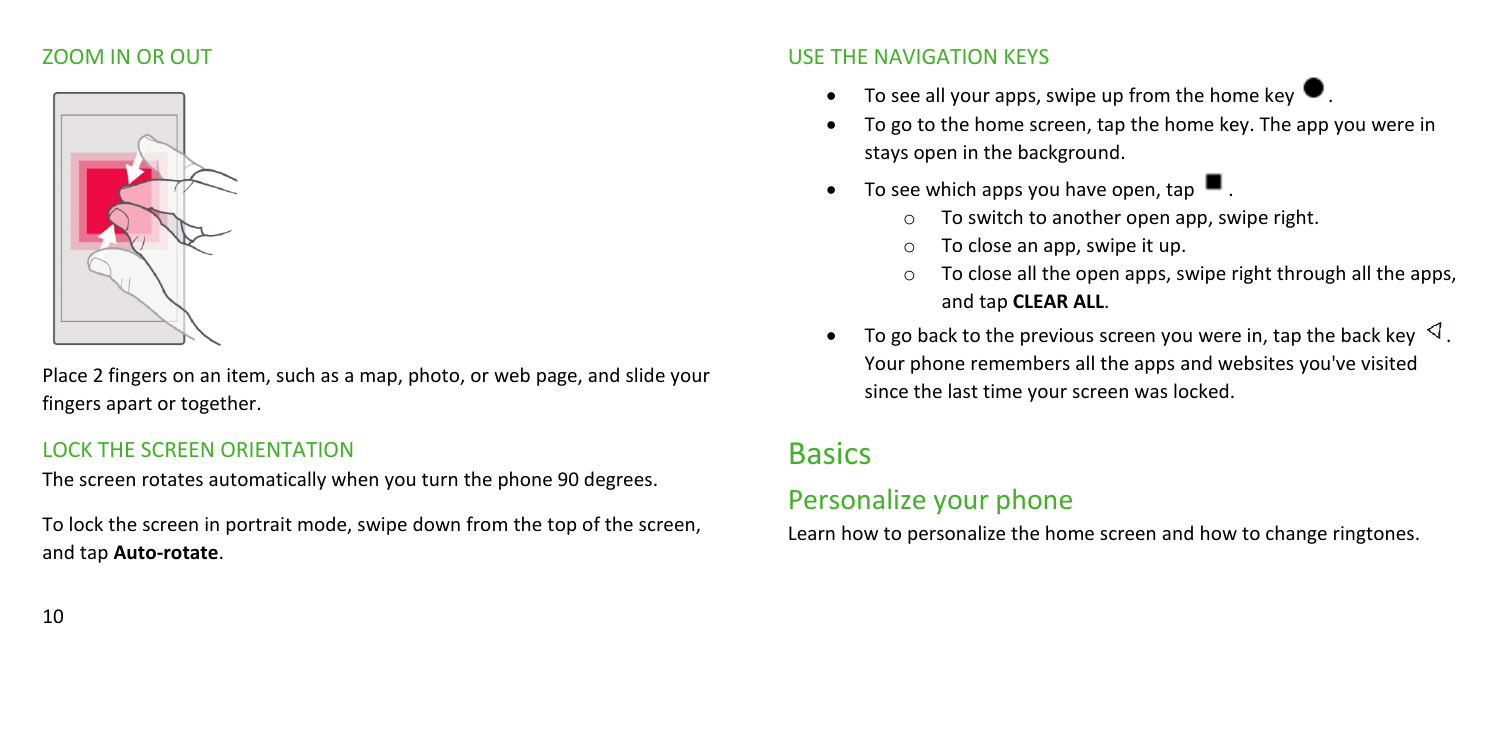#### CHANGE YOUR WALLPAPER

Tap **Settings** > **Display** > **Wallpaper**.

#### CHANGE YOUR PHONE RINGTONE

- 1. Tap **Settings** > **Sound**.
- 2. Tap **Phone ringtone** to select the ringtone.

#### CHANGE YOUR MESSAGE NOTIFICATION SOUND

Tap **Settings** > **Sound** > **Default notification sound**.

## <span id="page-10-0"></span>**Notifications**

When you receive new notifications, such as messages or missed calls, indicator icons appear on the status bar at the top of the screen. To see more information about the notifications, drag the status bar down. To close the view, swipe up on the screen.



To change the notification settings of an app, tap **Settings** > **Apps & notifications** > **Notifications**, and tap the app name to open the app settings. You can turn off or on the notifications for each app individually.

Tip: To see notification dots, tap **Settings** > **Apps & notifications** > **Notifications** > **Advanced**, and switch **Allow notification dots** on. A small dot will appear on the app icon, if you've got a notification, but haven't attended to it yet. Tap and hold the icon to see available options. You can tap the notification to open it, or swipe to dismiss.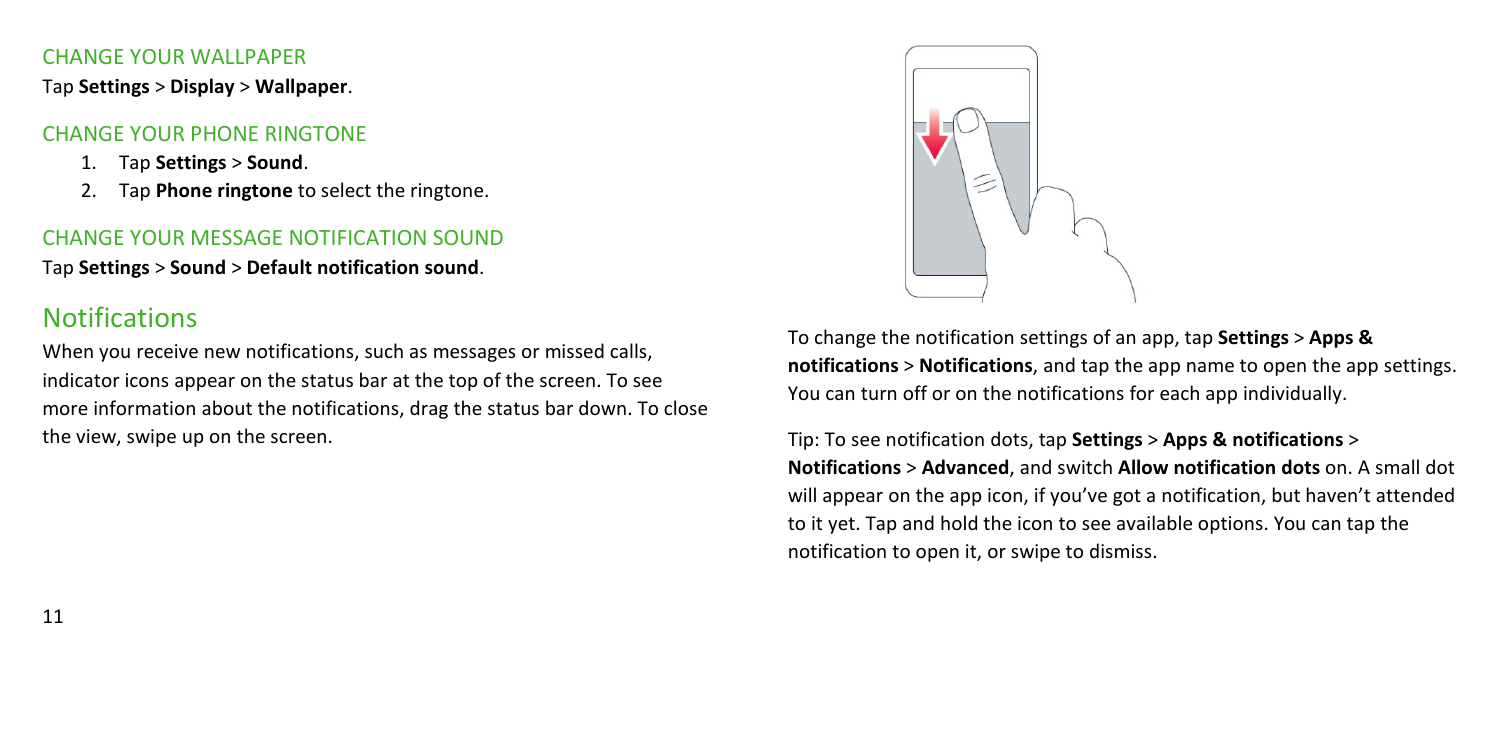#### USE THE QUICK SETTING ICONS

To activate features, tap the quick settings icons on the notification panel. To see more icons, drag the menu down.

To rearrange the icons, tap  $\blacktriangleright$ , tap and hold an icon, and then drag it to another location.

### <span id="page-11-0"></span>Control volume

If you have trouble hearing your phone ringing in noisy environments, or calls are too loud, you can change the volume to your liking by using the volume keys on the side of your phone.

Do not connect to products that create an output signal, as this may damage the device. Do not connect any voltage source to the audio connector. If you connect an external device or headset, other than those approved for use with this device, to the audio connector, pay special attention to volume levels.

#### CHANGE THE VOLUME SETTINGS

Press a volume key on the side of your phone to see the volume status bar, tap  $\Xi$ , and drag the sliders on the volume bars left or right.

#### SET THE PHONE TO SILENT

To set the phone to silent, press the volume down key, tap  $\mathbf{\Omega}$  to set your phone to vibrate only and tap  $\Pi$ <sup>t</sup> to set it to silent.

## <span id="page-11-1"></span>Screenshots

To take a screenshot, press and hold the power key and tap **Screenshot**. You can also take a screenshot by pressing and holding the down volume and power key for 2 seconds.

You can view the captured images in Photos.

It is not possible to capture a screenshot while using some apps and features.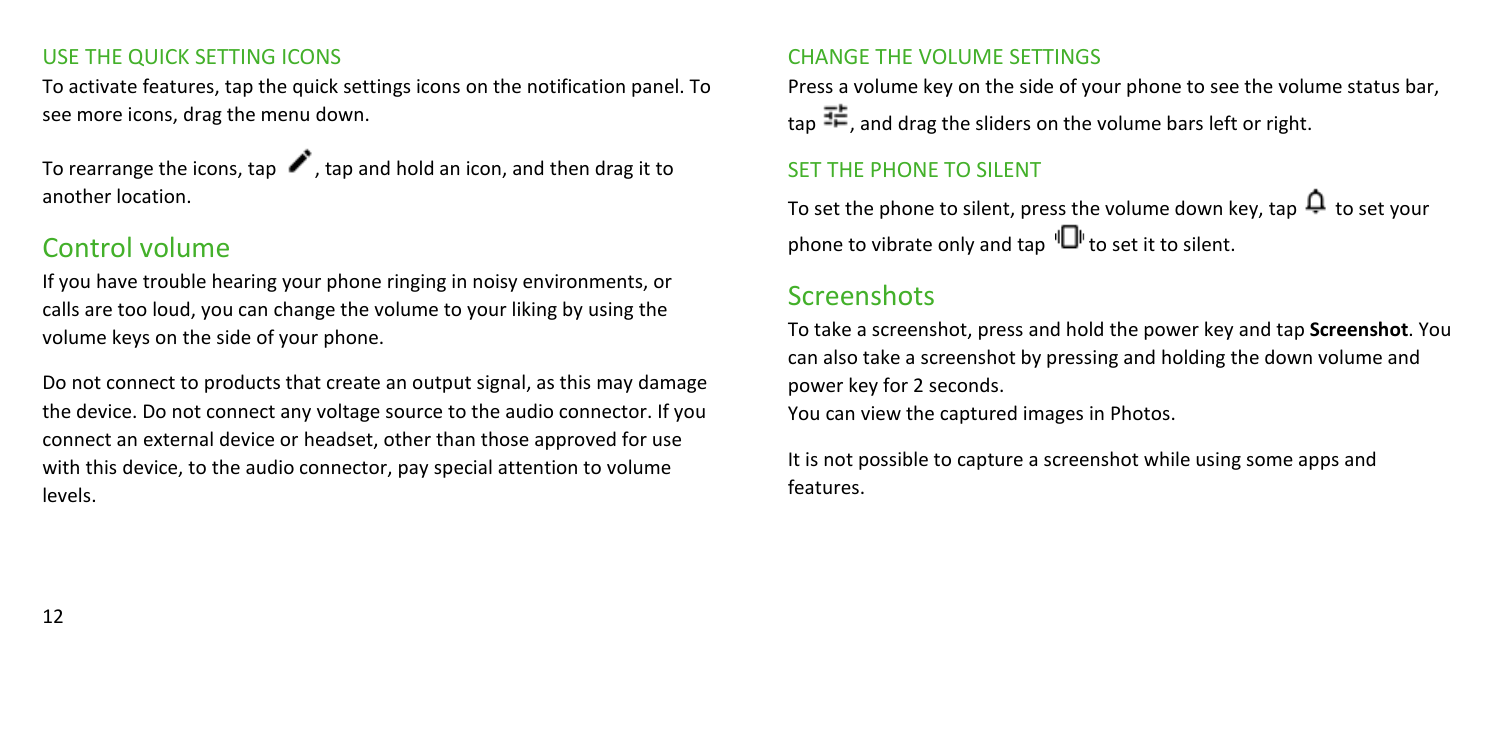## <span id="page-12-0"></span>Battery life

Get the most out of your phone while getting the battery life you need. There are steps you can take to save power on your phone.

- Always charge the battery fully.
- Mute unnecessary sounds, such as touch sounds. Tap **Settings** > **Sound** > **Advanced**, and under **Other sounds and vibrations**, select which sounds to keep.
- Use wired headphones, rather than the loudspeaker.
- Set the phone screen to switch off after a short time. Tap **Settings** > **Display** > **Advanced** > **Screen timeout** and select the time.
- Tap **Settings** > **Display** > **Brightness level**. To adjust the brightness, drag the brightness level slider. Make sure that **Adaptive brightness** is disabled.
- Switch on the power saver: tap **Settings** > **Battery** > **Battery Saver**, and switch on.
- Use location services selectively: switch location services off when you don't need them. Tap **Settings** > **Location**, and disable **Use location**.

• Use network connections selectively: switch Bluetooth on only when needed. Use a Wi-Fi connection to connect to the internet, rather than a mobile data connection. Stop your phone scanning for available wireless networks. Tap **Settings** > **Network & internet** > **Wi-Fi**, and switch **Use Wi-Fi** off. If you're listening to music or otherwise using your phone, but don't want to make or receive calls, switch the airplane mode on. Tap **Settings** > **Network & internet** > **Advanced** > **Airplane mode**. Airplane mode closes connections to the mobile network and switches your device's wireless features off.

### <span id="page-12-1"></span>Automatic text correction

#### USE KEYBOARD WORD SUGGESTIONS

Your phone suggests words as you write, to help you write quickly and more accurately. Word suggestions may not be available in all languages.

When you start writing a word, your phone suggests possible words. When the word you want is shown in the suggestion bar, select the word. To see more suggestions, tap and hold the suggestion.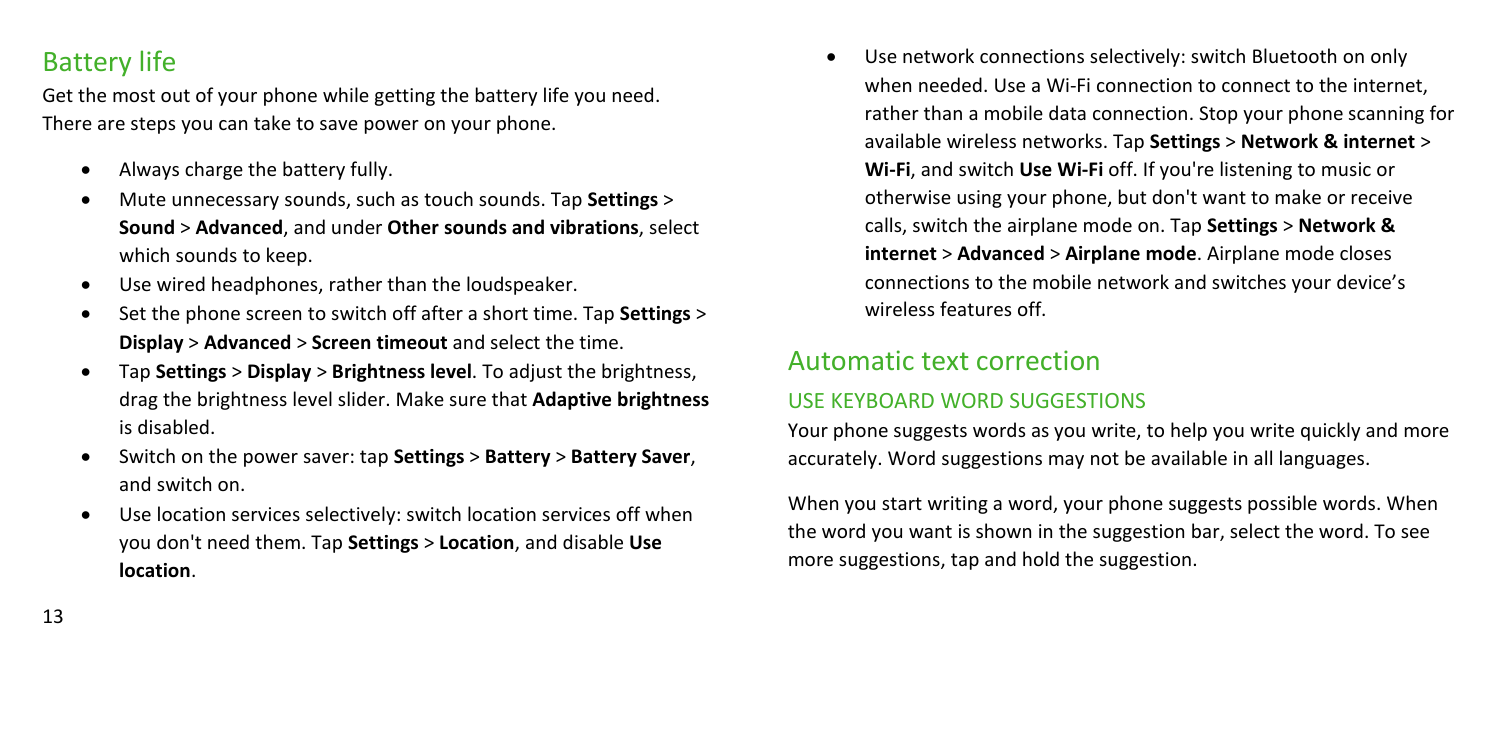Tip: If the suggested word is marked in bold, your phone automatically uses it to replace the word you wrote. If the word is wrong, tap and hold it to see a few other suggestions. If you do not want the keyboard to suggest words while typing, turn off the text corrections. Tap **Settings** > **System** > **Languages & input** > **Virtual keyboard**. Select the keyboard you normally use. Tap **Text correction** and switch off the text correction methods you do not want to use.

#### CORRECT A WORD

If you notice that you have misspelled a word, tap it to see suggestions for correcting the word.

#### SWITCH SPELL CHECKER OFF

Tap **Settings** > **System** > **Languages & input** > **Advanced** > **Spell checker**, and switch **Use spell checker** off.

## <span id="page-13-0"></span>Google Assistant

Google Assistant can help you search information online, translate words and sentences, make notes and calendar appointments, for example. You

can use Google Assistant even when your phone is locked. However, Google Assistant asks you to unlock your phone before accessing your private data.

#### USE THE GOOGLE ASSISTANT KEY

To access the Google Assistant services, use the Google Assistant key on the side of your phone:

- Press the key once to start Google Assistant. When you press the key for the first time, you are asked to sign in with your Google account or create a new account.
- Press and hold the key to speak with Google Assistant. Ask your question and release the key. You see Google Assistant's answer on your phone's display.

## <span id="page-13-1"></span>Accessibility

#### ADJUST THE FONT SIZE

Do you want to have larger fonts on your phone?

1. Tap **Settings** > **Accessibility**.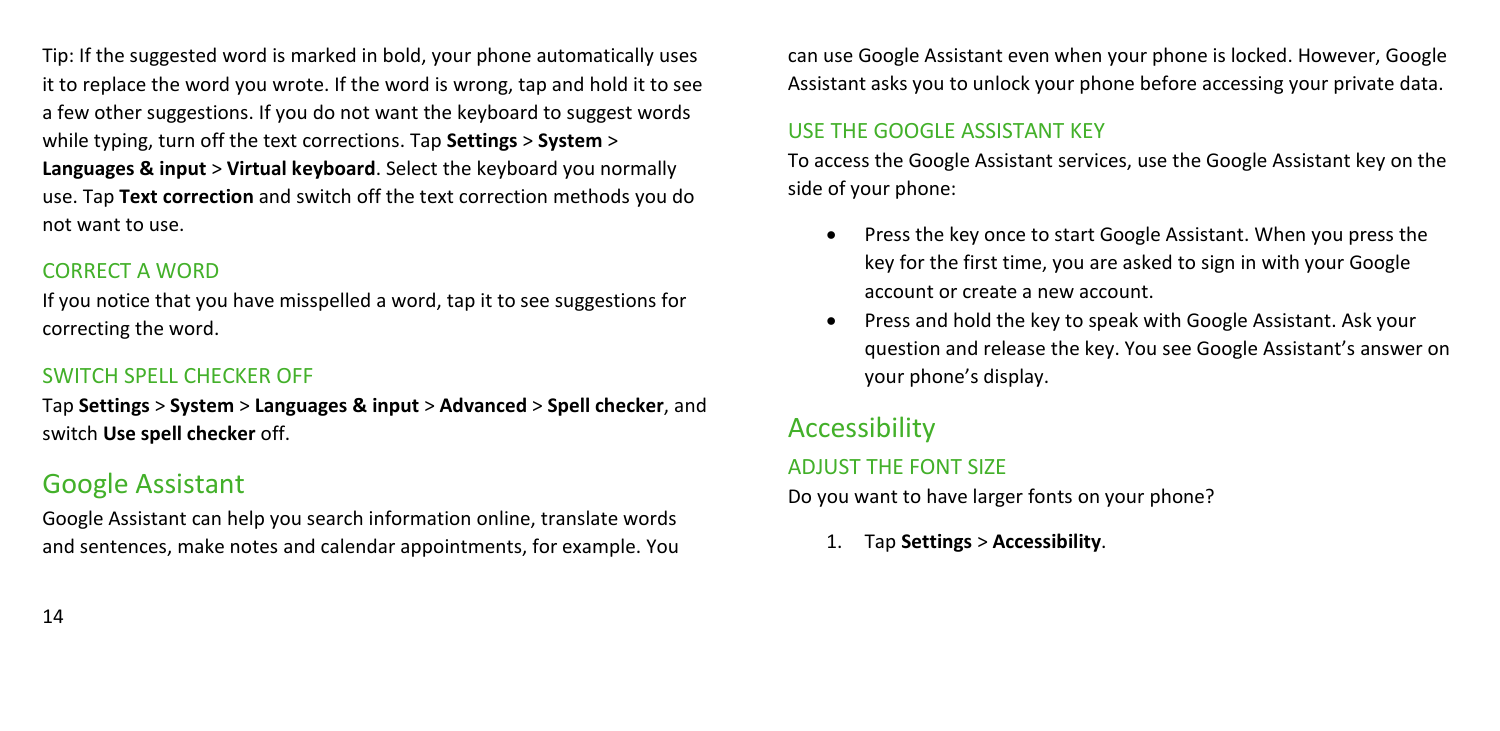2. Tap **Font size**. To increase or decrease the font size, drag the font size level slider.

#### ADJUST THE DISPLAY SIZE

Do you want to make the items on your screen smaller or larger?

- 1. Tap **Settings** > **Accessibility**.
- 2. Tap **Display size** and to adjust the display size, drag the display size level slider.

#### USE TALKBACK

With TalkBack, the phone speaks out loud the items you touch on the screen. This way, you can use the phone without looking at the screen.

Tap **Settings** > **Accessibility** > **TalkBack**, and switch **Use service** on.

Note that when TalkBack is on, the phone screen behaves differently:

- To activate an item, first tap it to select it, and then double-tap it.
- To scroll on the screen, use two fingers.

• To access all your apps, tap  $\hat{\bullet}$  on the home screen and then double tap it.

To switch TalkBack off, tap **Settings** to select it and then double-tap it. Then tap **Accessibility** and double-tap it. Then tap **TalkBack** and double-tap it. Tap **Use service** and double-tap it. Tap **OK** and double-tap it.

Tip: You can also switch TalkBack off with the volume keys. Press and hold both volume keys at the same time for 3 seconds. Tap **Use shortcut** and double-tap it. Then press and hold the volume keys for 3 seconds again. From now on, you can switch TalkBack on and off just by pressing and holding the volume keys for 3 seconds.

# <span id="page-14-1"></span><span id="page-14-0"></span>Connect with your friends and family Calls MAKE A CALL 1. Tap  $\sim$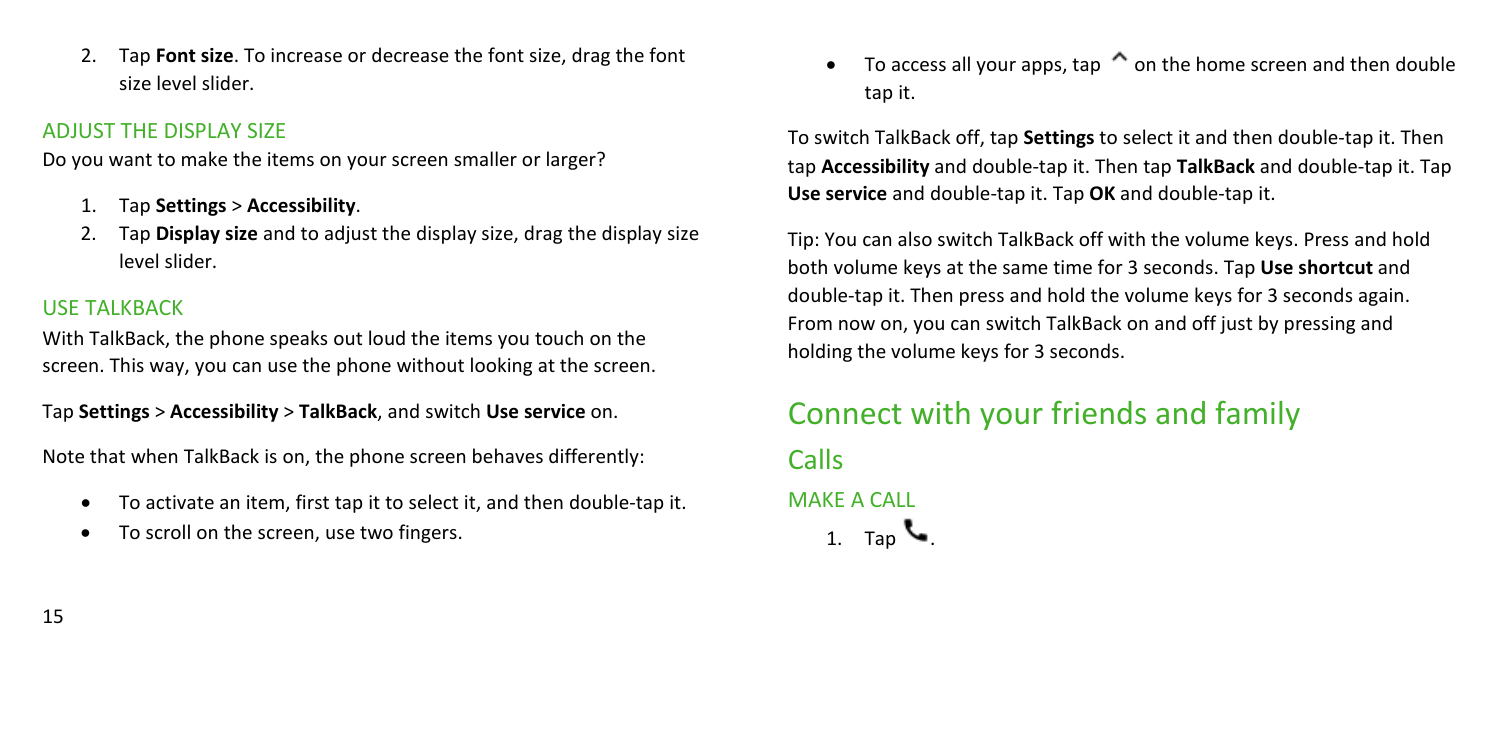- 2. Tap  $\mathbb{H}$ , type in a number, or tap  $\bullet\bullet$  and select a contact you want to call.
- 3. Tap  $\sim$

#### ANSWER A CALL

When the phone rings, swipe up to answer.

#### REJECT A CALL

To reject a call, swipe down.

## <span id="page-15-0"></span>**Contacts**

### SAVE A CONTACT FROM CALL HISTORY

- 1. Tap  $\mathcal{L}_{\bullet}$ , and tap  $\mathcal O$  to see call history.
- 2. Tap the number you want to save.
- 3. Select if you want to **Create new contact** or **Add to a contact**.
- 4. Type in the contact information, and tap **SAVE**.

### ADD A CONTACT

1. Tap **Contacts** >  $\bullet$ .

- 2. Fill out the information.
- 3. Tap **SAVE**.

# <span id="page-15-1"></span>Send and receive messages

Keep in touch with your friends and family members through text messages.

#### SEND A MESSAGE

- 1. Tap **Messages** >  $\bullet$
- 2. To add a recipient, tap  $\mathbf{u}$  and type their number in the To field. To add a contact, start typing their name and tap the contact.
- 3. After choosing all the recipients, tap  $\checkmark$ .
- 4. Write your message in the text box.
- 5. Tap  $\blacktriangleright$ .

## <span id="page-15-2"></span>Mail

You can use your phone to read and reply to mail when you're on the go.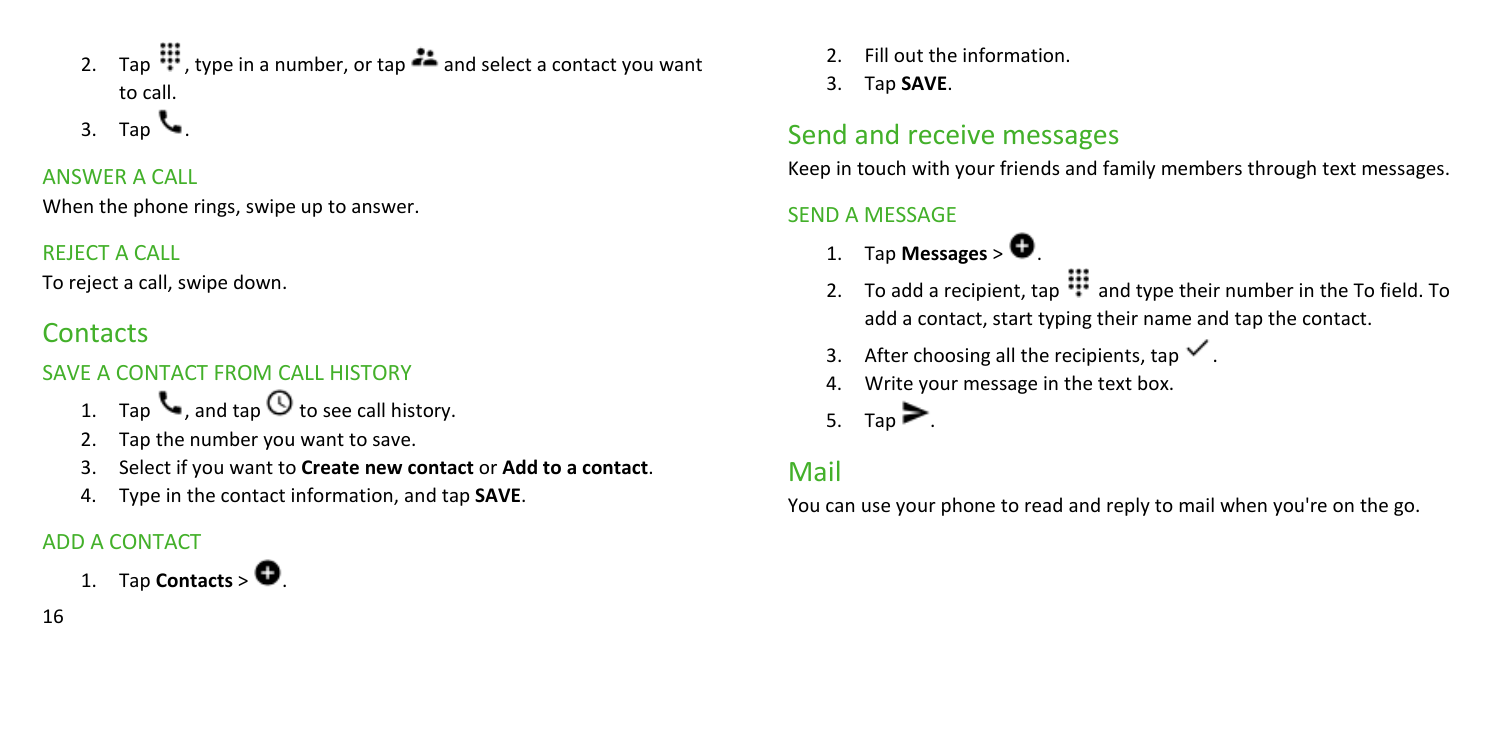#### ADD A MAIL ACCOUNT

When you use the Gmail app for the first time, you are asked to set up your email account.

- 1. Tap **Gmail**.
- 2. You can select the address connected with your Google account or tap **Add an email address**.
- 3. After adding all the accounts, tap **TAKE ME TO GMAIL**.

#### SEND MAIL

- 1. Tap **Gmail**.
- 2. Tap  $\blacktriangleright$ .
- 3. In the **To** box, type in an address, or tap  $\frac{1}{2}$  > Add from Contacts.
- 4. Type in the message subject and the mail.
- 5. Tap $\blacktriangleright$ .

## <span id="page-16-0"></span>Camera

### TAKE A PHOTO

- 1. Tap **Camera**.
- 2. Take aim and focus.
- 3. Tap  $\overline{O}$

### TAKE A SELFIE

Need that perfect selfie? Use the phone's front camera to take one.

- 1. Tap **Camera**.
- 2. Tap  $\overleftrightarrow{\bullet}$  to switch to the front camera.
- 3. Take aim and focus.
- 4. Tap  $\bigcirc$

### USE GOOGLE LENS

With Google Lens, you can use the viewfinder of your camera to identify things, copy text, scan codes, and search for similar products, for example.

1. Tap **Camera**.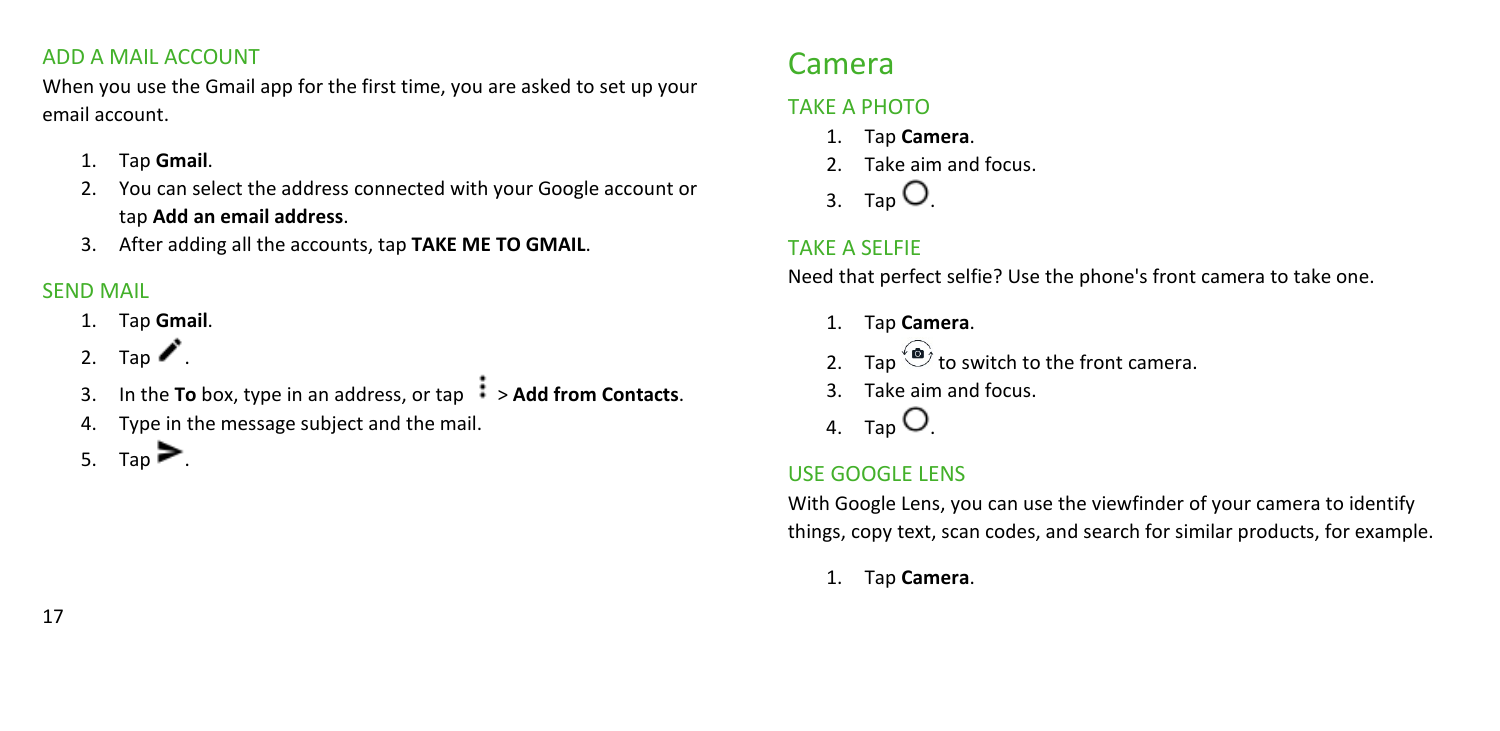2. Tap  $\mathbf{E}$ ,  $\mathbf{Q}$ .

3. Point the camera to the thing you want to identify, and follow the instructions on the display.

#### ADD EFFECTS TO YOUR PHOTO

- 1. Tap **Camera** > **Portrait**.
- 2. Tap  $O$ .
- 3. Select the photo you just took, you can see it in the bottom right corner.
- 4. Tap  $\mathbb{H}$  and select the effect you want.

#### LEARN ABOUT YOUR CAMERA SETTINGS

In the Camera app, tap  $\equiv$  to learn more about each setting.

#### RECORD A VIDEO

- 1. Tap **Camera** > **Video**.
- 2. Tap  $\bigcup$  to start recording.
- 3. To stop recording, tap  $\circled{0}$ .

## <span id="page-17-0"></span>Your photos and videos VIEW PHOTOS AND VIDEOS ON YOUR PHONE Tap **Photos**.

#### COPY YOUR PHOTOS AND VIDEOS TO YOUR COMPUTER

Do you want to view your photos or videos on a larger screen? Move them to your computer.

You can use your computer's file manager to copy or move your photos and videos to the computer.

Connect your phone to the computer with a compatible USB cable. To set the USB connection type, open the notification panel, and tap the USB notification.

#### SHARE YOUR PHOTOS AND VIDEOS

You can share your photos and videos quickly and easily for your friends and family to see.

1. Tap **Photos**, tap the photo or video you want to share and tap  $\leq$ .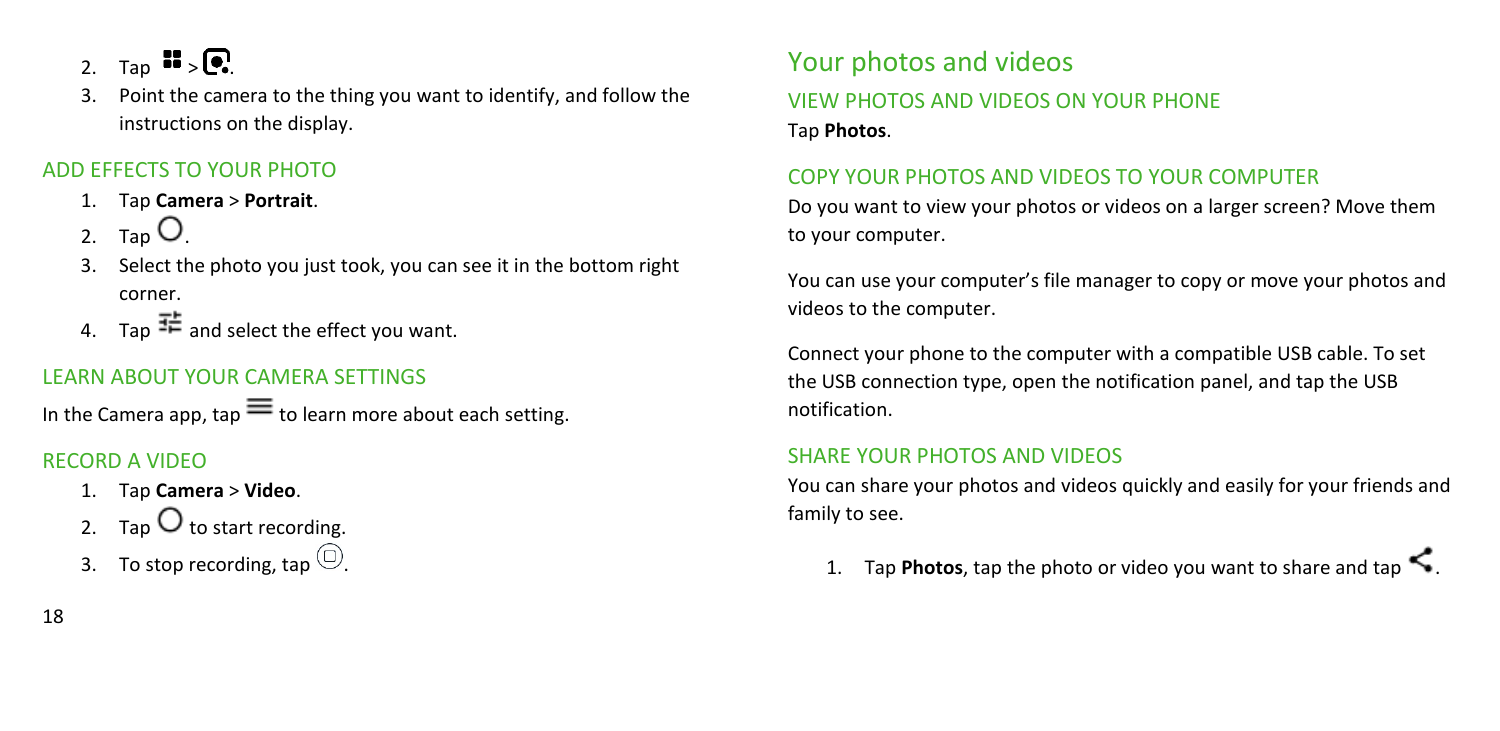2. Select how you want to share the photo or video.

## <span id="page-18-0"></span>Internet and connections

## <span id="page-18-1"></span>Activate Wi-Fi

Using a Wi-Fi connection is generally faster and less expensive than using a mobile data connection. If both Wi-Fi and mobile data connections are available, your phone uses the Wi-Fi connection.

#### TURN ON WI-FI

- 1. Tap **Settings** > **Network & internet** > **Wi-Fi**.
- 2. Switch **Use Wi-Fi** on.
- 3. Select the connection you want to use.

Your Wi-Fi connection is active when  $\blacktriangledown$  is shown on the status bar at the top of the screen.

Important: Use encryption to increase the security of your Wi-Fi connection. Using encryption reduces the risk of others accessing your data.

## <span id="page-18-2"></span>Browse the web

#### USE YOUR PHONE TO CONNECT YOUR COMPUTER TO THE WEB

It's simple to use the internet on your laptop on the go. Turn your phone into a Wi-Fi hotspot, and use your mobile data connection to access the internet with your laptop or other device.

- 1. Tap **Settings** > **Network & internet** > **Hotspot & tethering**.
- 2. Switch on the **Wi-Fi hotspot** to share your mobile data connection over Wi-Fi, **USB tethering** to use a USB connection, or **Bluetooth tethering** to use Bluetooth.

The other device uses data from your data plan, which may result in data traffic costs. For info on availability and costs, contact your network service provider.

#### START BROWSING

- 1. Tap **Chrome**.
- 2. Type a web address and tap  $\rightarrow$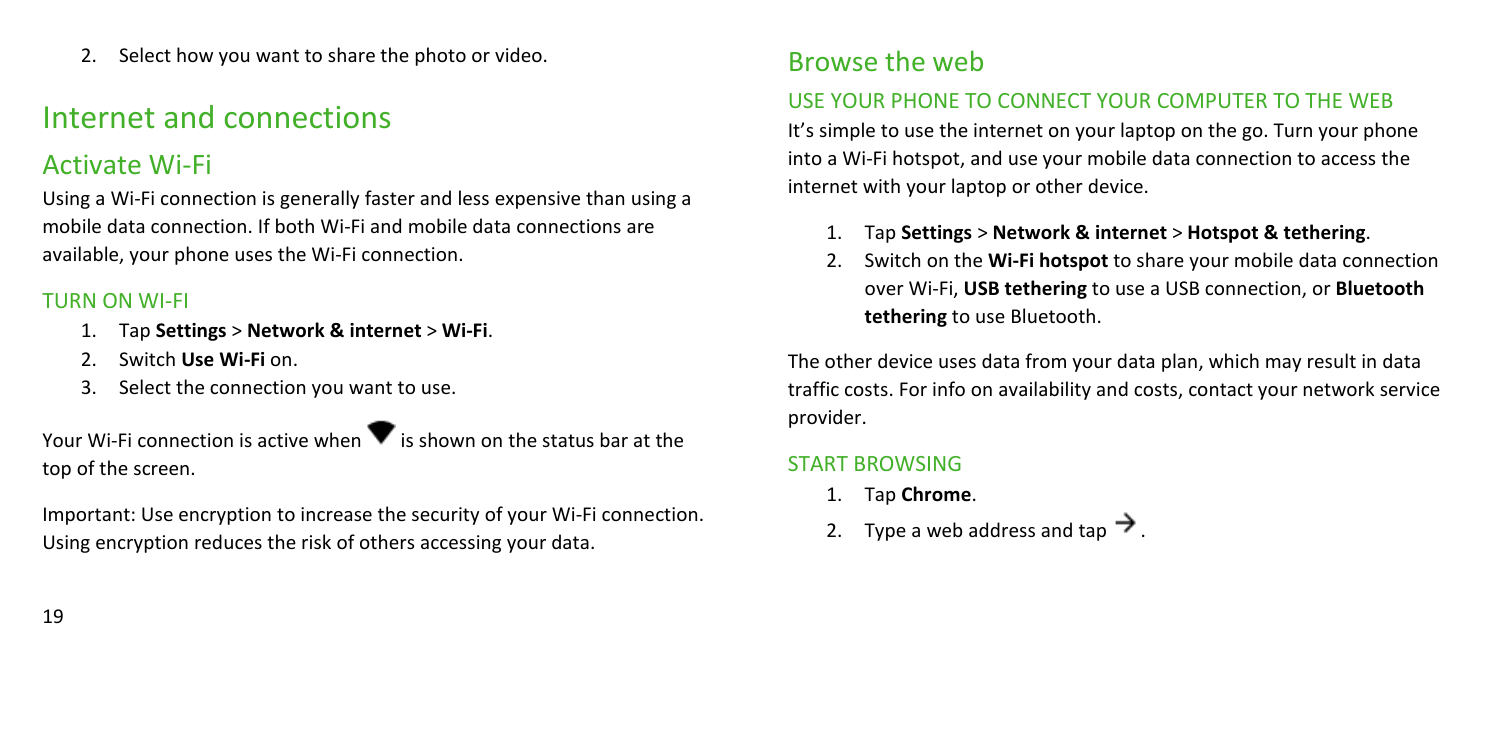#### SEARCH THE WEB

- 1. Tap **Chrome**.
- 2. Tap the search bar.
- 3. Write your search word in the search box.
- 4. Tap  $\rightarrow$ .

You can also select a search word from the proposed matches.

## <span id="page-19-0"></span>Bluetooth®

You can connect wirelessly to other compatible devices, such as phones, computers, headsets, and car kits. You can also send your photos to compatible phones or to your computer.

#### CONNECT TO A BLUETOOTH DEVICE

You can connect your phone with many useful Bluetooth devices. For example, with a wireless headset (sold separately), you can speak on the phone hands-free – you can continue what you're doing, such as working at your computer, during a call. Connecting a phone to a Bluetooth device is called pairing.

- 1. Tap **Settings** > **Connected devices** > **Connection preferences** > **Bluetooth**.
- 2. Switch **Bluetooth** on.
- 3. Make sure the other device is switched on. You may need to start the pairing process from the other device. For details, see the user guide for the other device.
- 4. To pair your phone and the device, tap the device on the list of discovered Bluetooth devices.
- 5. You may need to type in a passcode. For details, see the user guide for the other device.

Since devices with Bluetooth wireless technology communicate using radio waves, they do not need to be in direct line-of-sight. Bluetooth devices must, however, be within 10 meters (33 feet) of each other, although the connection may be subject to interference from obstructions such as walls or from other electronic devices.

Paired devices can connect to your phone when Bluetooth is switched on. Other devices can detect your phone only if the Bluetooth settings view is open.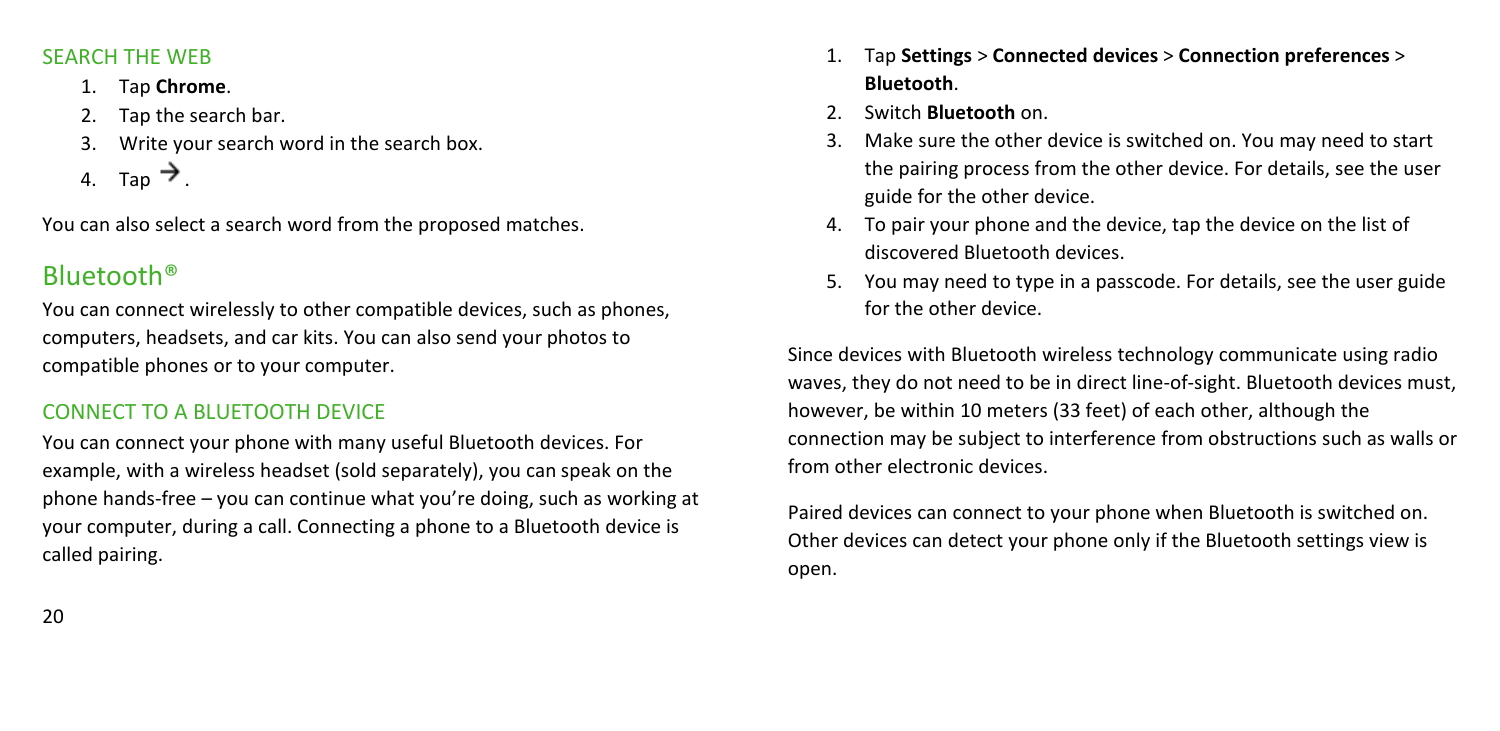Do not pair with or accept connection requests from an unknown device. This helps to protect your phone from harmful content.

#### REMOVE A PAIRING

If you no longer have the device with which you paired your phone, you can remove the pairing.

- 1. Tap **Settings** > **Connected devices** > **Previously connected devices**.
- 2. Tap  $\bullet$  next to a device name.
- 3. Tap **FORGET**.

#### SEND YOUR CONTENT USING BLUETOOTH

When you want to share your content or send photos you've taken to a friend, use Bluetooth to send them to compatible devices.

You can use more than one Bluetooth connection at a time. For example, while using a Bluetooth headset, you can still send things to another device.

- 1. Tap **Settings** > **Connected devices** > **Connection preferences** > **Bluetooth**.
- 2. Switch **Bluetooth** on.
- 3. Go to the content you want to send, and tap > **Bluetooth**.
- 4. Tap the device to connect to. You can see the Bluetooth devices within range.
- 5. If the other device needs a passcode, type in the passcode. The passcode, which you can make up, must be typed in on both devices. The passcode in some devices is fixed. For details, see the user guide of the other device.

The passcode is only used when you connect to something for the first time.

### <span id="page-20-0"></span>VPN

You may need a virtual private network (VPN) connection to access your company resources, such as intranet or corporate mail, or you may use a VPN service for personal purposes.

Contact your company IT administrator for details of your VPN configuration, or check your VPN service's website for additional info.

#### USE A SECURE VPN CONNECTION

1. Tap **Settings** > **Network & internet** > **Advanced** > **VPN**.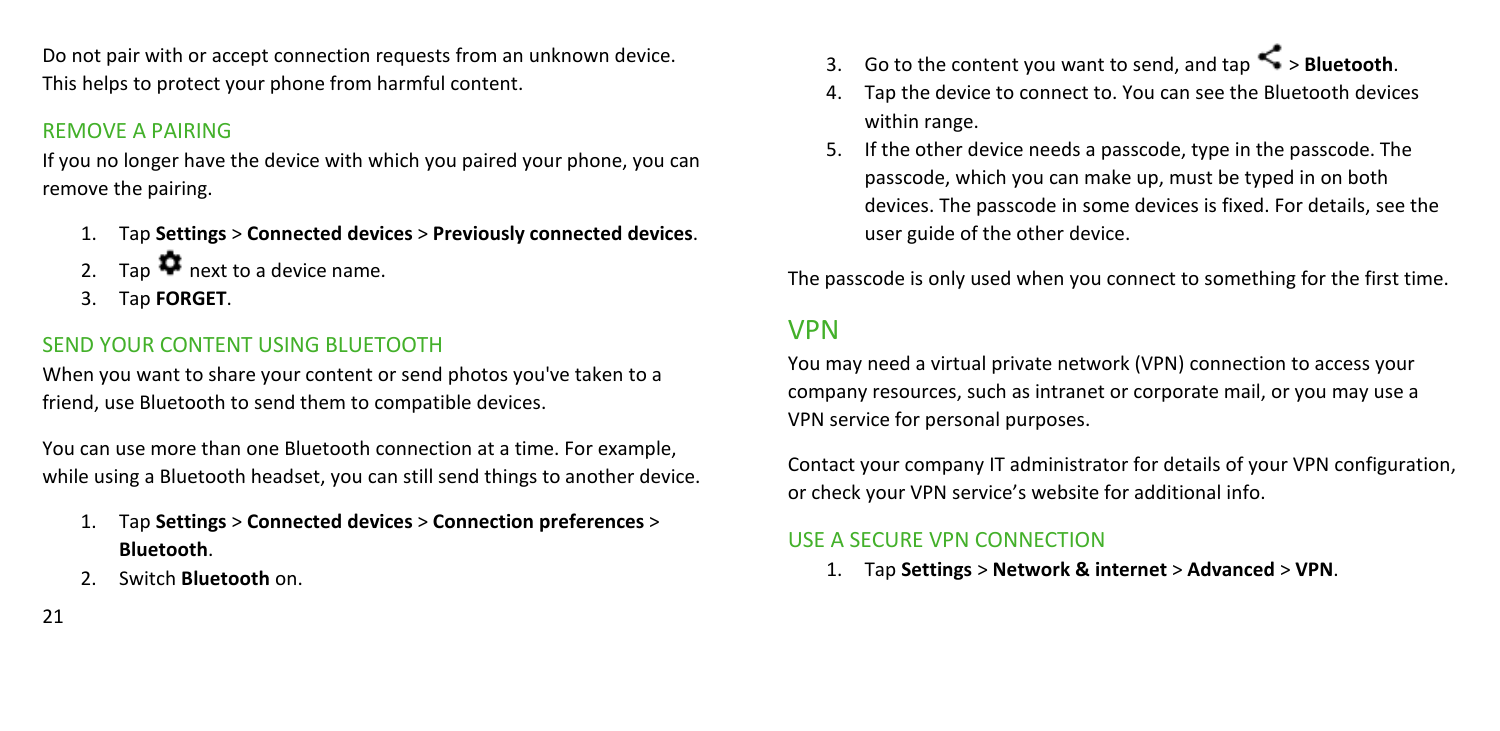- 2. To add a VPN profile, tap  $+$ .
- 3. Type in the profile info as instructed by your company IT administrator or VPN service.

#### EDIT A VPN PROFILE

- Tap  $\bullet$  next to a profile name.
- 2. Change the info as required.

#### DELETE A VPN PROFILE

- 1. Tap  $\bullet$  next to a profile name.
- 2. Tap **FORGET**.

# <span id="page-21-0"></span>Organize your day

## <span id="page-21-1"></span>Date and time

#### UPDATE THE TIME AND DATE AUTOMATICALLY

You can set your phone to update the time, date, and time zone automatically. Automatic update is a network service and may not be available depending on your region or network service provider.

- 1. Tap **Settings** > **System** > **Date & time**.
- 2. Switch **Use network-provided time** on.
- 3. Switch **Automatic time zone** on.

## <span id="page-21-2"></span>Alarm clock

#### SET AN ALARM

- 1. Tap **Clock** > **Alarm**.
- 2. To add an alarm, tap  $\bullet$
- 3. To modify an alarm, tap it. To set the alarm to repeat on specific dates, tap **Repeat** and highlight the days of the week.

### SWITCH AN ALARM OFF

When the alarm sounds, swipe the alarm right.

## <span id="page-21-3"></span>Calendar

Tap **Calendar**  $> \equiv$ , and select what type of calendar you want to see.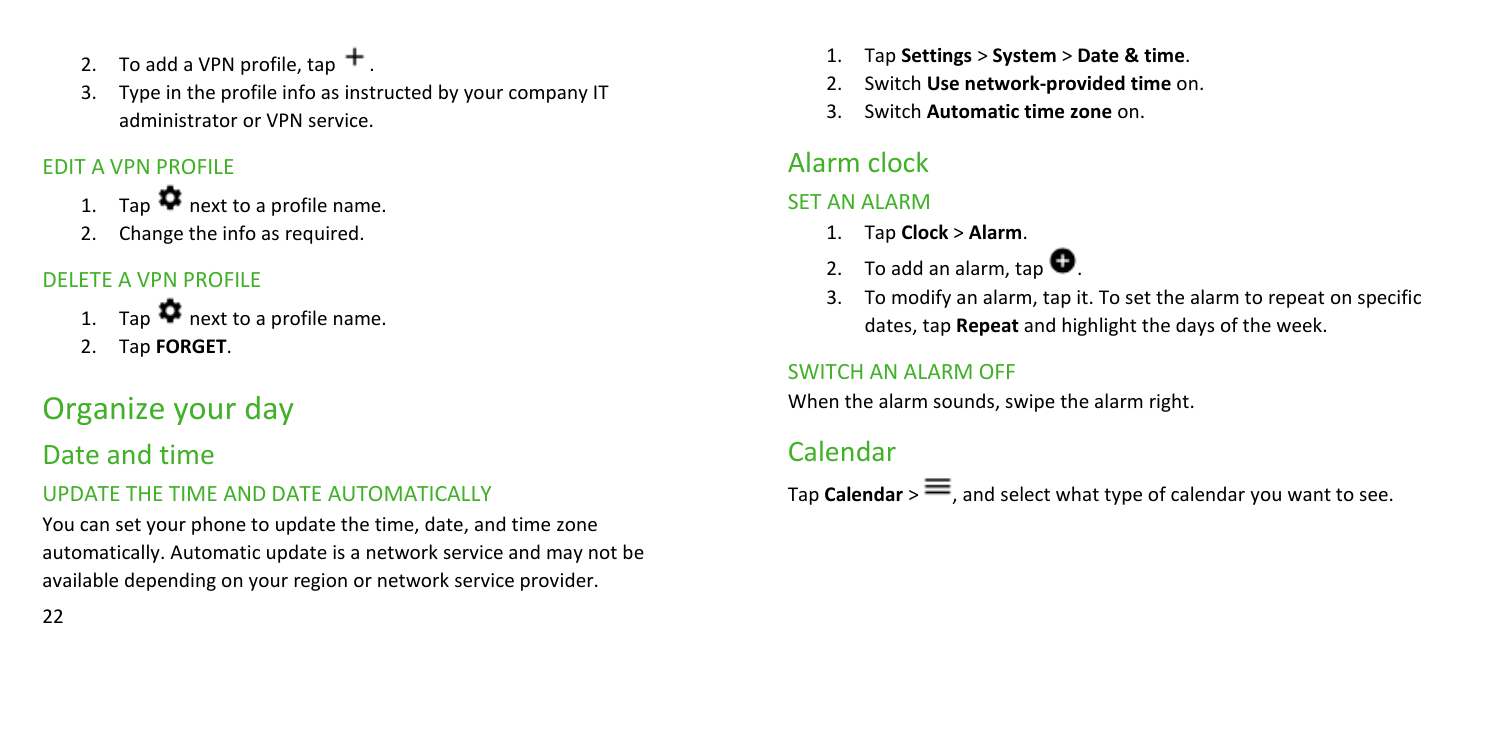Calendars are added automatically when you add an account to your phone. To add a new account with a calendar, go to the apps menu and tap **Settings** > **Accounts** > **Add account**.

#### ADD AN EVENT

To remember an appointment or an event, add it to your calendar.

- In Calendar, tap  $+$ .
- 2. Type in the details you want, and set the time.
- 3. To make an event repeat on certain days, tap **More options** > **Does not repeat**, and select how often the event should repeat.
- 4. To edit the reminder time, tap **Add a notification**, and select the time you need.
- 5. Tap **Save**.

Tip: To edit an event, tap the event and  $\bullet$ , and edit the details.

### DELETE AN APPOINTMENT

- 1. Tap the event
- 2. Tap  $\frac{1}{2}$  > **Delete**.

#### 23

## <span id="page-22-0"></span>Maps

#### FIND A SPOT

Google Maps helps you find specific locations and businesses.

- 1. Tap **Maps**.
- 2. Write search words, such as a street address or place name, in the search bar.
- 3. Select an item from the list of proposed matches as you write, or  $tan \, Q$  to search.

The location is shown on the map. If no search results are found, make sure the spelling of your search words is correct.

## SEE YOUR CURRENT LOCATION

Tap Maps >  $\bullet$ 

### GET DIRECTIONS TO A PLACE

Get directions for walking, driving, or using public transport – use your current location or any other place as the start point.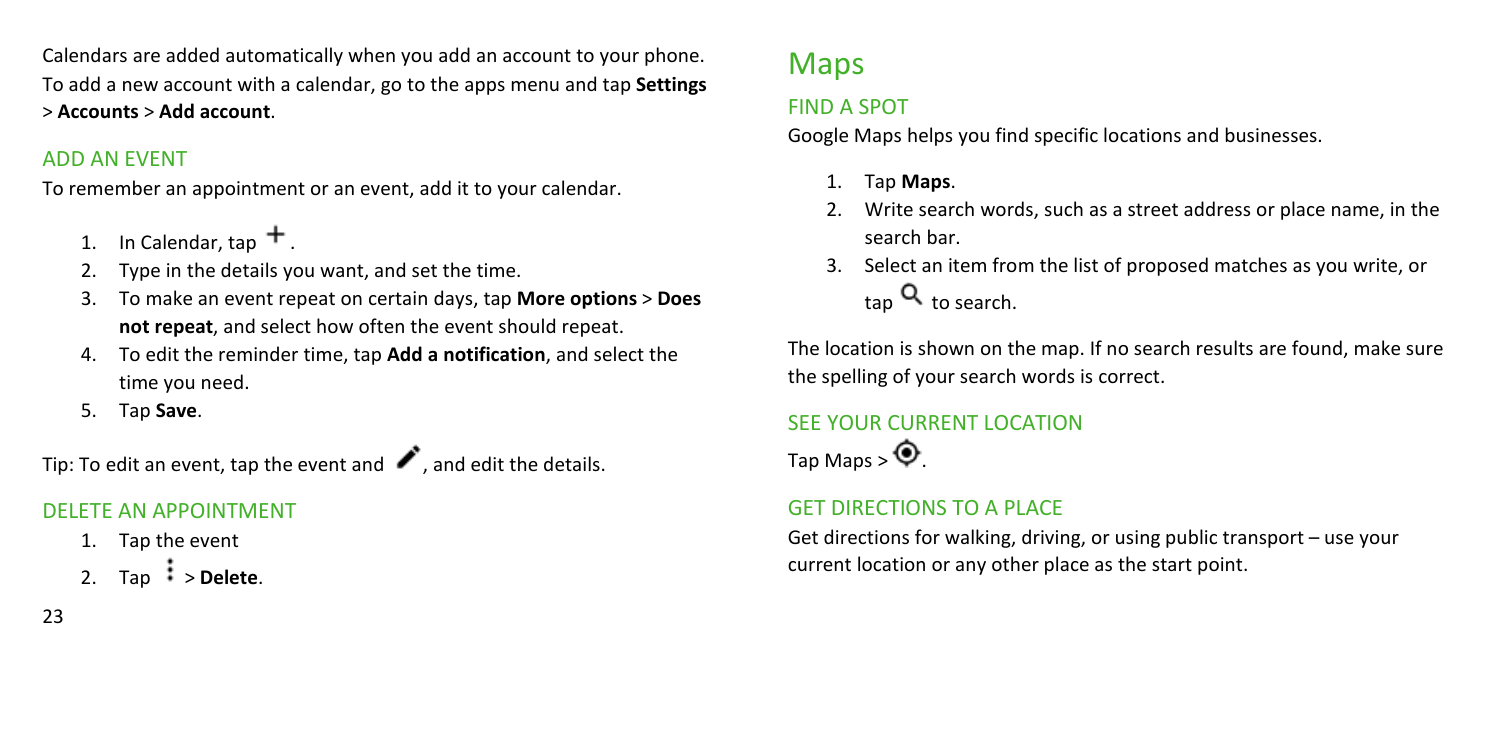- 1. Tap **Maps** and enter your destination in the search bar.
- 2. Tap **Directions**. The highlighted icon shows the mode of transportation, for example  $\blacksquare$ . To change the mode, select the new mode under the search bar.
- 3. If you don't want the starting point to be your current location, tap **Your location**, and search for a new starting point.
- 4. Tap **Start** to start the navigation.

The route is shown on the map, along with an estimate of how long it takes to get there. To see detailed directions, tap **Steps & more**.

### <span id="page-23-0"></span>Use location services

Use Maps to find out where you are, attach your location to the photos you take. Location info can be attached to a photo or video, if your location can be determined using satellite or network technology. If you share a photo or video that contains location info, the location info may be shown to those who view the photo or video. Some apps can use your location info to offer you a wider variety of services.

#### SWITCH ON LOCATION SERVICES

Your phone shows your location on the map using a satellite positioning system, Wi- Fi, or network (Cell ID) based positioning.

The availability, accuracy and completeness of the location info depend on, for example, your location, surroundings, and third-party sources, and may be limited. Location info may not be available, for example, inside buildings or underground. For privacy info related to positioning methods, see the HMD Global Privacy Policy, available at http://www.nokia.com/phones/privacy.

Some satellite positioning systems may require transferring small amounts of data over the mobile network. If you want to avoid data costs, for example when traveling, you can switch the mobile data connection off in your phone settings.

Wi-Fi positioning improves positioning accuracy when satellite signals are not available, especially when you are indoors or between tall buildings. If you're in a place where the use of Wi-Fi is restricted, you can switch Wi-Fi off in your phone settings.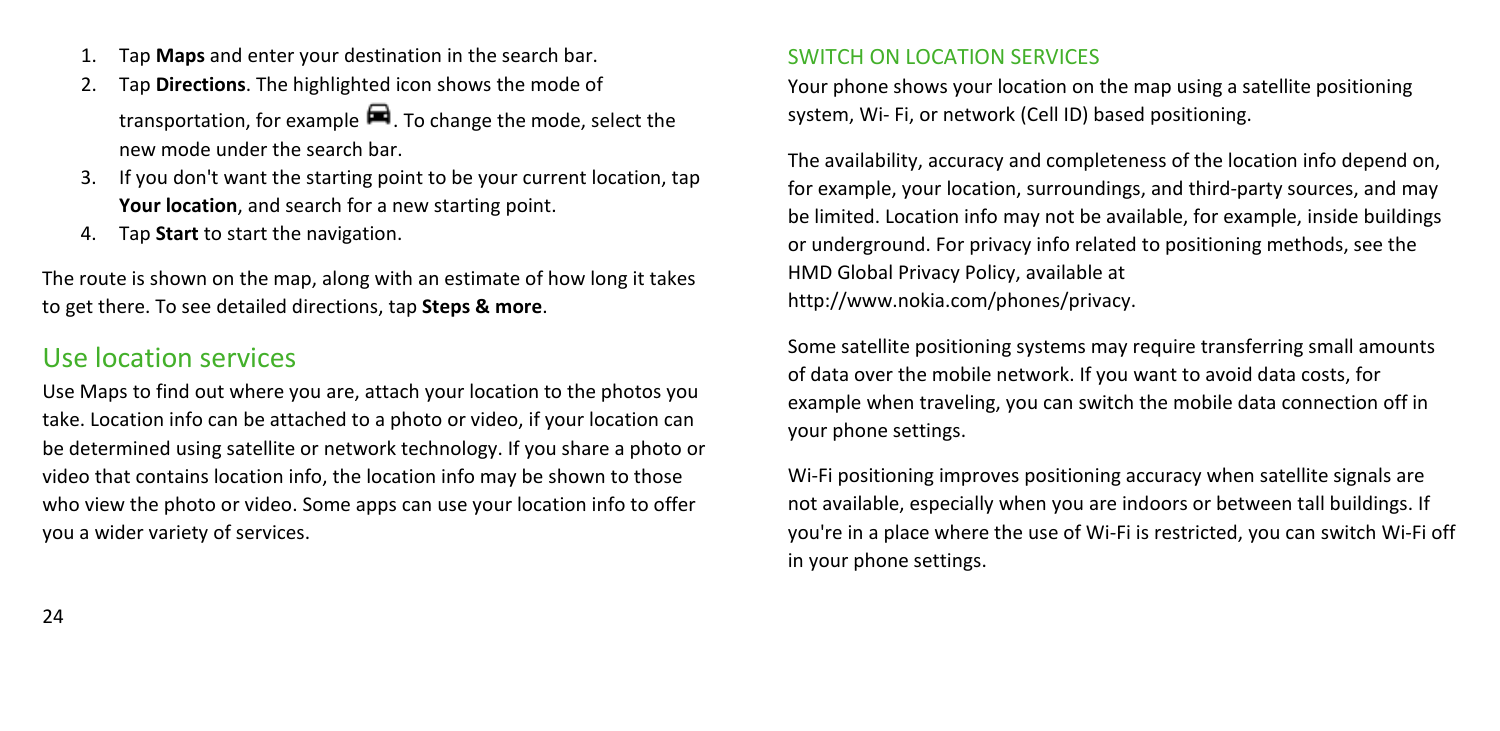Tap **Settings** > **Location**, and switch **Use location** on.

## <span id="page-24-0"></span>Apps, updates, and backups

## <span id="page-24-1"></span>Get apps from Google Play

You need to have a Google account added to your phone to use Google Play services. Charges may apply to some of the content available in Google Play.

To add a payment method, tap **Play Store** >  $\equiv$  > **Payment methods**. Always be sure to have a permission from the payment method owner when buying content from Google Play.

#### ADD A GOOGLE ACCOUNT TO YOUR PHONE

- 1. Tap **Settings** > **Accounts** > **Add account** > **Google**. If asked, confirm your device lock method.
- 2. Type in your Google account credentials and tap **Next**, or, to create a new account, tap **Create account**.
- 3. Follow the instructions on your phone.

#### DOWNLOAD APPS

1. Tap **Play Store**.

- 2. Tap the search bar to look for apps, or select apps from your recommendations.
- 3. In the app description, tap **Install** to download and install the app.

# <span id="page-24-2"></span>Update your phone software

#### INSTALL AVAILABLE UPDATES

Tap **Settings** > **Cricket Software updates** > **Check for updates** to check if updates are available.

When your phone notifies you that an update is available, just follow the instructions shown on your phone. If your phone is low on memory, you may need to move your photos and other stuff to the memory card.

Warning: If you install a software update, you cannot use the device, even to make emergency calls, until the installation is complete and the device is restarted.

Before starting the update, connect a charger or make sure the device battery has enough power, and connect to Wi-Fi, as the update packages may use up a lot of mobile data.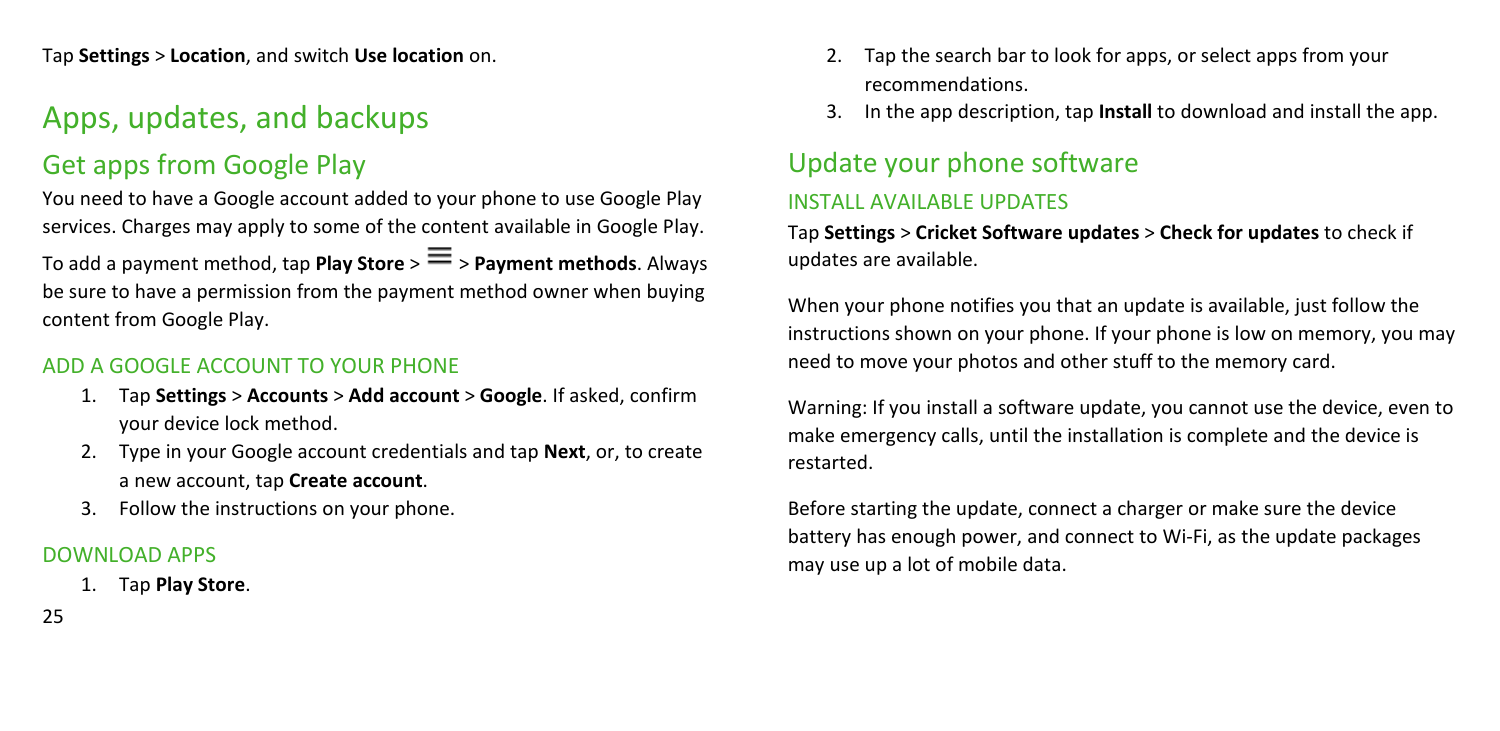### <span id="page-25-0"></span>Back up your data

To ensure your data is safe, use the backup feature in your phone. Your device data (such as Wi-Fi passwords and call history) and app data (such as settings and files stored by apps) will be backed up remotely.

#### SWITCH ON AUTOMATIC BACKUP

Tap **Settings** > **System** > **Backup**, and switch **Back up to Google Drive** on.

## <span id="page-25-1"></span>Restore original settings and remove private content from your phone

Accidents can happen – if your phone is not working properly, you can restore its settings. Or, if you buy a new phone, or otherwise want to dispose of or recycle your phone, here's how you can remove your personal info and content. Note that it is your responsibility to remove all private content.

#### RESET YOUR PHONE

- 1. Tap **Settings** > **System** > **Advanced** > **Reset options** > **Erase all data (factory reset)**.
- Follow the instructions shown on your phone.

## <span id="page-25-2"></span>Access codes

Learn what the different codes on your phone are for.

#### LOCK CODE

Also known as security code or password.

The lock code helps you protect your phone against unauthorized use. You can set your phone to ask for the lock code that you define. Keep the code secret and in a safe place, separate from your phone.

If you forget the code and your phone is locked, your phone will require service. Additional charges may apply, and all the personal data on your phone may be deleted.

For more info, contact the nearest care point for your phone, or your phone dealer.

#### IMEI CODE

The IMEI code is used to identify phones in the network. You may also need to give the number to your care point services or phone dealer.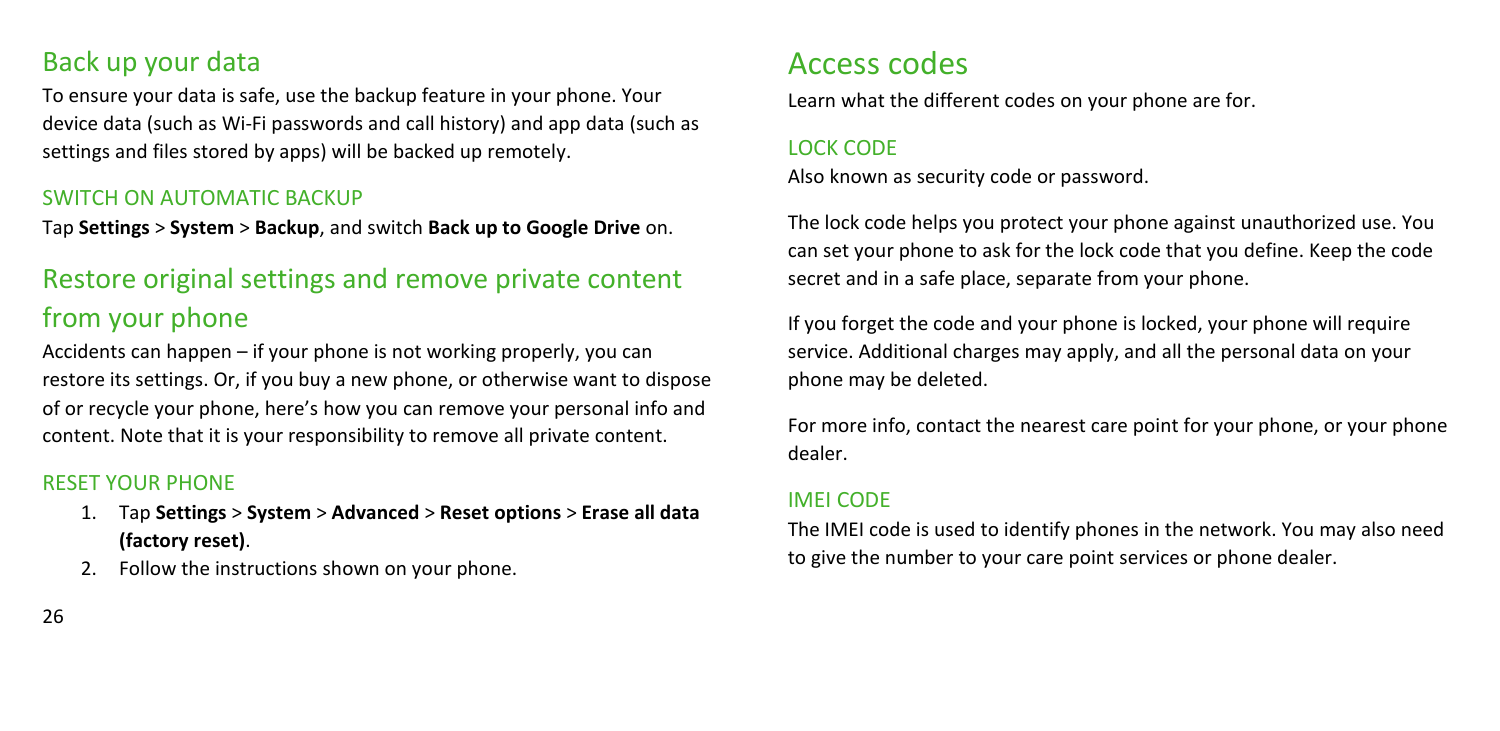To view your IMEI number, dial \*#06#.

Your phone's IMEI code is also printed either on your phone or on the SIM tray depending on your phone model. If your phone has a removable back cover, you can find the IMEI code under the cover.

The IMEI is also visible on the original sales box.

#### LOCATE OR LOCK YOUR PHONE

If you lose your phone, you may be able to find, lock, or erase it remotely if you have signed in to a Google Account. Find My Device is on by default for phones associated with a Google Account.

To use Find My Device, your lost phone must be:

- Turned on
- Signed in to a Google Account
- Connected to mobile data or Wi-Fi
- Visible on Google Play
- Location turned on
- Find My Device turned on

When Find My Device connects with your phone, you see the phone's location, and the phone gets a notification.

- 1. Open android.com/find on a computer, tablet or phone connected to the internet and sign in to your Google Account.
- 2. If you have more than one phone, click the lost phone at the top of the screen.
- 3. On the map, see about where the phone is. The location is approximate and may not be accurate.

If your device can't be found, Find My Device will show its last known location, if available. To lock or erase your phone, follow the instructions on the web site.

## <span id="page-26-0"></span>Copyrights and notices

The availability of products, features, apps and services may vary by region. For more info, contact your dealer or your service provider. This device may contain commodities, technology or software subject to export laws and regulations from the US and other countries. Diversion contrary to law is prohibited.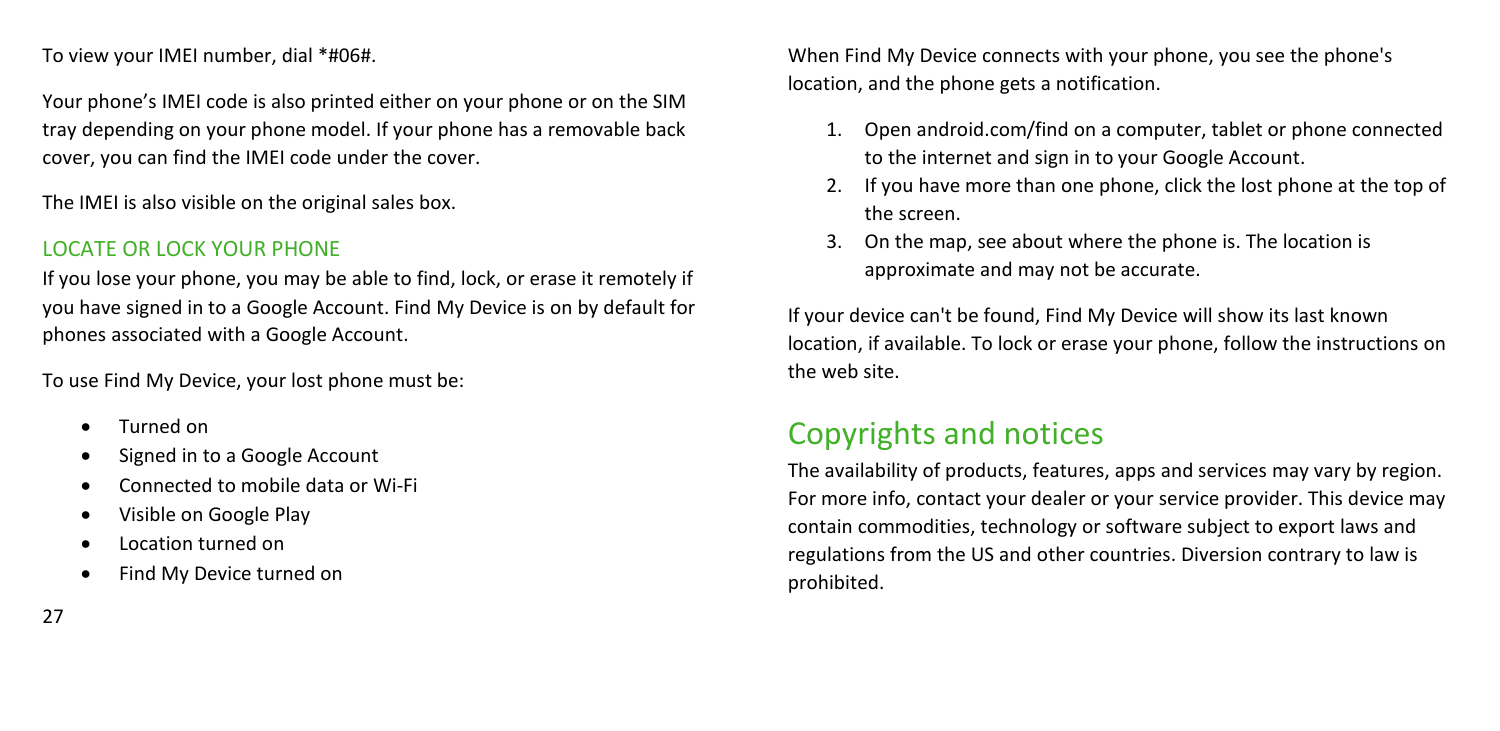The contents of this document are provided "as is". Except as required by applicable law, no warranties of any kind, either express or implied, including, but not limited to, the implied warranties of merchantability and fitness for a particular purpose, are made in relation to the accuracy, reliability or contents of this document. HMD Global reserves the right to revise this document or withdraw it at any time without prior notice.

To the maximum extent permitted by applicable law, under no circumstances shall HMD Global or any of its licensors be responsible for any loss of data or income or any special, incidental, consequential or indirect damages howsoever caused.

Reproduction, transfer or distribution of part or all of the contents in this document in any form without the prior written permission of HMD Global is prohibited. HMD Global operates a policy of continuous development. HMD Global reserves the right to make changes and improvements to any of the products described in this document without prior notice.

HMD Global does not make any representations, provide a warranty, or take any responsibility for the functionality, content, or end-user support of third-

party apps provided with your device. By using an app, you acknowledge that the app is provided as is.

Downloading of maps, games, music and videos and uploading of images and videos may involve transferring large amounts of data. Your service provider may charge for the data transmission. The availability of particular products, services and features may vary by region. Please check with your local dealer for further details and availability of language options.

Certain features, functionality and product specifications may be network dependent and subject to additional terms, conditions, and charges.

All specifications, features and other product information provided are subject to change without notice.

HMD Global Privacy Policy, available at http://www.nokia.com/phones/privacy, applies to your use of the device.

HMD Global Oy is the exclusive licensee of the Nokia brand for phones & tablets. Nokia is a registered trademark of Nokia Corporation.